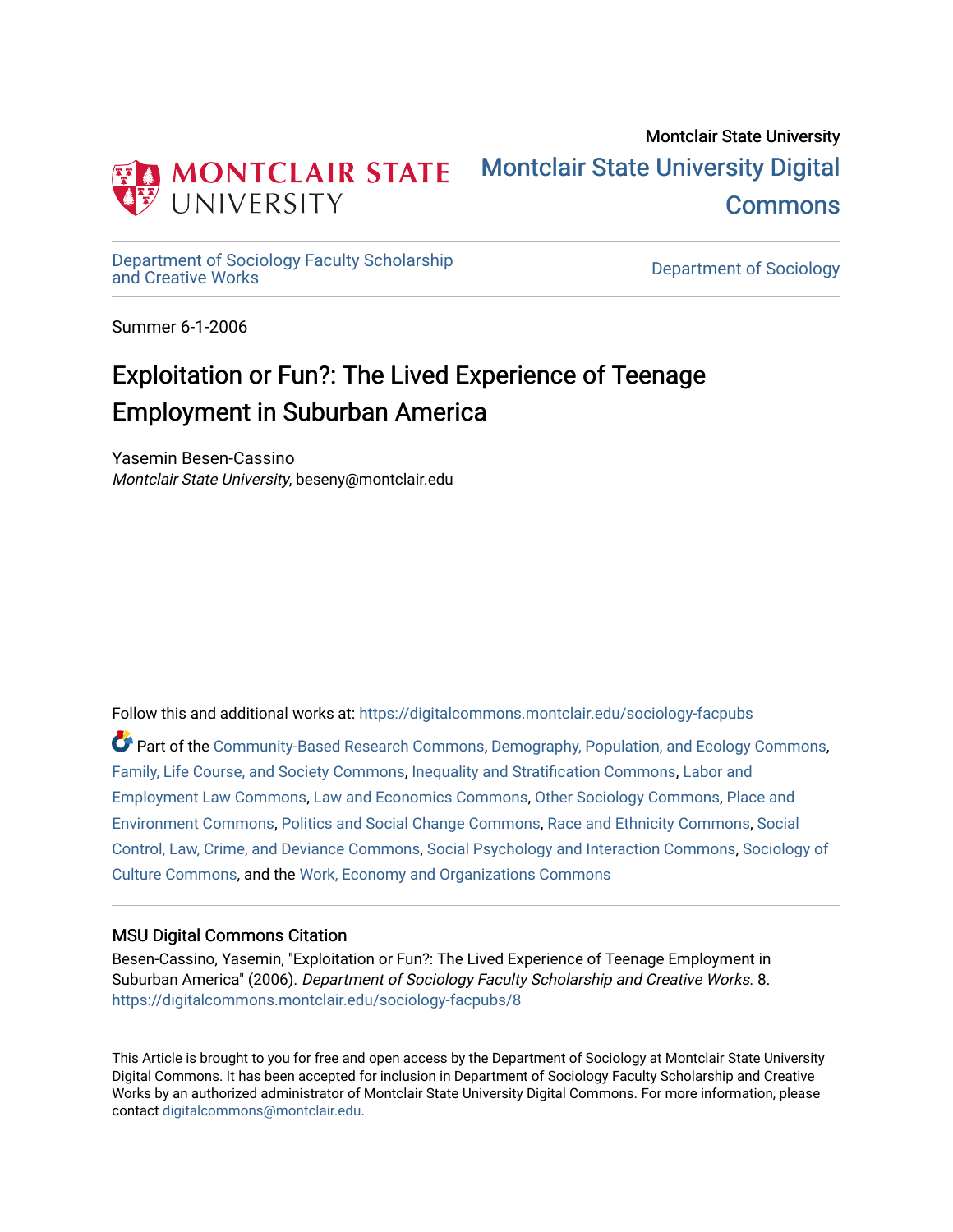### 319

**Exploitation or Fun?**

### **The Lived Experience of Teenage Employment in Suburban America**

Yasemin Besen *Montclair State University*

> Objectivist scholars characterize typical teenage jobs as "exploitive": highly routinized service sector jobs with low pay, no benefits, minimum skill requirements, and little time off. This view assumes exploitive characteristics are inherent in the jobs, ignoring the lived experience of the teenage workers. This article focuses on the lived work experience of particularly affluent, suburban teenagers who work in these jobs and explores the meaning they create during their everyday work experience. Based on a large ethnographic study conducted with the teenage workers at a national coffee franchise, this article unravels the ways in which objectivist views of these "bad jobs" differ from the everyday experience of the actors. The findings show that from the perspective of the teenagers, these "exploitive jobs" are often seen as fun, social, and empowering and are free spaces where they can express their creativity and individuality. These findings demonstrate the importance of employing a constructionist view in understanding teenage employment and inequality.

*Keywords: youth; work; suburbs; labor; inequality*

*People think I do this for the money. "Oh, you are a typical teenager," they say. "You need a car and a cell phone and clothes and stuff." But . . . it's not like that. I do [buy] stuff, but I don't work here to pay for all that. It's fun, you know. This is where I hang out.*

J enny,<sup>1</sup> an 18-year-old college student, spoke these words to me as she emptied an overstuffed garbage bag at the end of her double shift. Jenny, like many teenagers, works everyday at the local coffee franchise after school. She commutes an hour and back every day after school, where she serves endless lines of demanding customers, mops floors, wipes tables, and

**Journal of Contemporary Ethnography** Volume 35 Number 3 June 2006 319-340 © 2006 Sage Publications 10.1177/0891241606286817 http://jce.sagepub.com hosted at http://online.sagepub.com

**Author's Note:** The author would like to thank Dr. Daniel Cassino, Dr. James B. Rule, Dr. Timothy Moran, Dr. Naomi Rosenthal, Dr. Scott Harris and the three anonymous reviewers for their comments.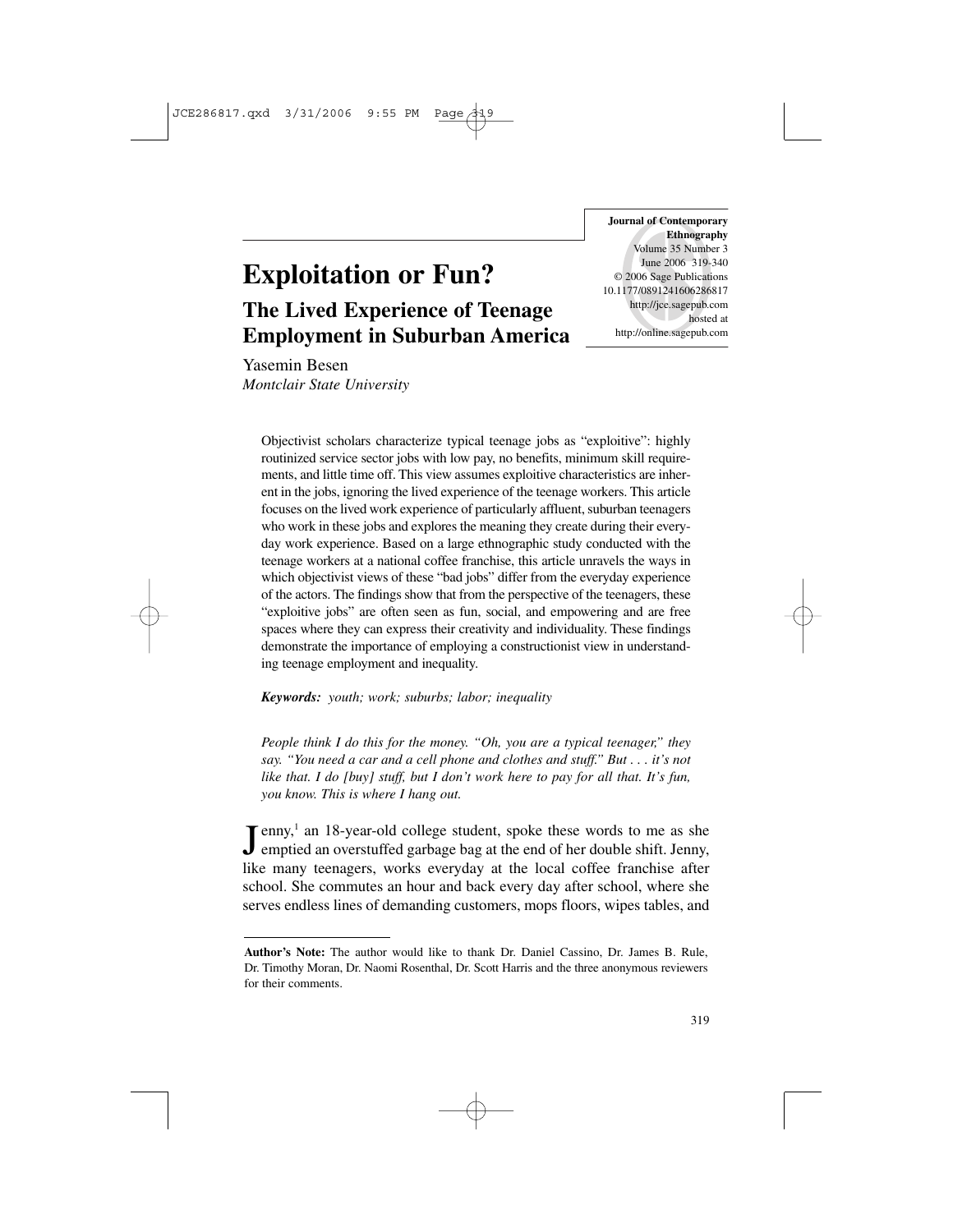carries loads of garbage. In her typical shift, she is asked to follow a detailed script and perform every task according to the "manual." She does all of this work for minimum wage and no benefits.

Operating within an objectivist perspective, many sociologists would interpret these working conditions as undesirable and characteristic of "bad" jobs: highly mechanized, with minimal skill requirements, low hourly pay, and long shifts. Ritzer (2000) depicts such service work as "McJobs" that are boring and dehumanizing, in part because they involve deskilled, routinized labor that largely eliminates employee discretion and creativity. Such jobs are controlled by detailed rules and standardized techniques imposed from above.

From the employee's perspective, McJobs are irrational because they don't offer much in the way of either satisfaction or stability. Employees are seldom allowed to use anything approaching all their skills, are not allowed to be creative on the job. The result is a high level of resentment, job dissatisfaction, alienation, absenteeism, and turnover. (Ritzer 2000, 137)

Robin Leidner (1993), in *Fast Food, Fast Talk,* similarly depicts these jobs as detailed and scripted, in which the workers are left no autonomy and power.

Because objectivist scholars assume such jobs provide little intrinsic satisfaction, the reasons for working have been reduced to economic gratifications. That is why authors often assume these "bad" jobs are performed by the economically deprived: teenagers working after school, especially under severe conditions, are traditionally thought to be working to supplement their income and put themselves through school.

Surprisingly, Jenny, like all the other teenagers working at the coffee shop I studied, deviates considerably from these preconceptions. While such jobs have typically been associated with and taken up by the working classes, Jenny and her coworkers, with their fashionable hairstyles, designer clothes, trendy accessories, brand-new cars and high-technology cell phones, are far from working class. In fact, according to the U.S. Department of Labor's *Report on the Youth Labor Force* (Herman 2000), a majority of the current youth labor force is comprised of teenagers from higher socioeconomic backgrounds. According to the report, only 15% of teenagers in the lowest income quartile work while employment increases substantially as the family income increases.

In both preconceptions and analyses of the youth labor market, the focus has been on the work experience of teenagers from lower socioeconomic backgrounds. While the work experience of economically deprived teenagers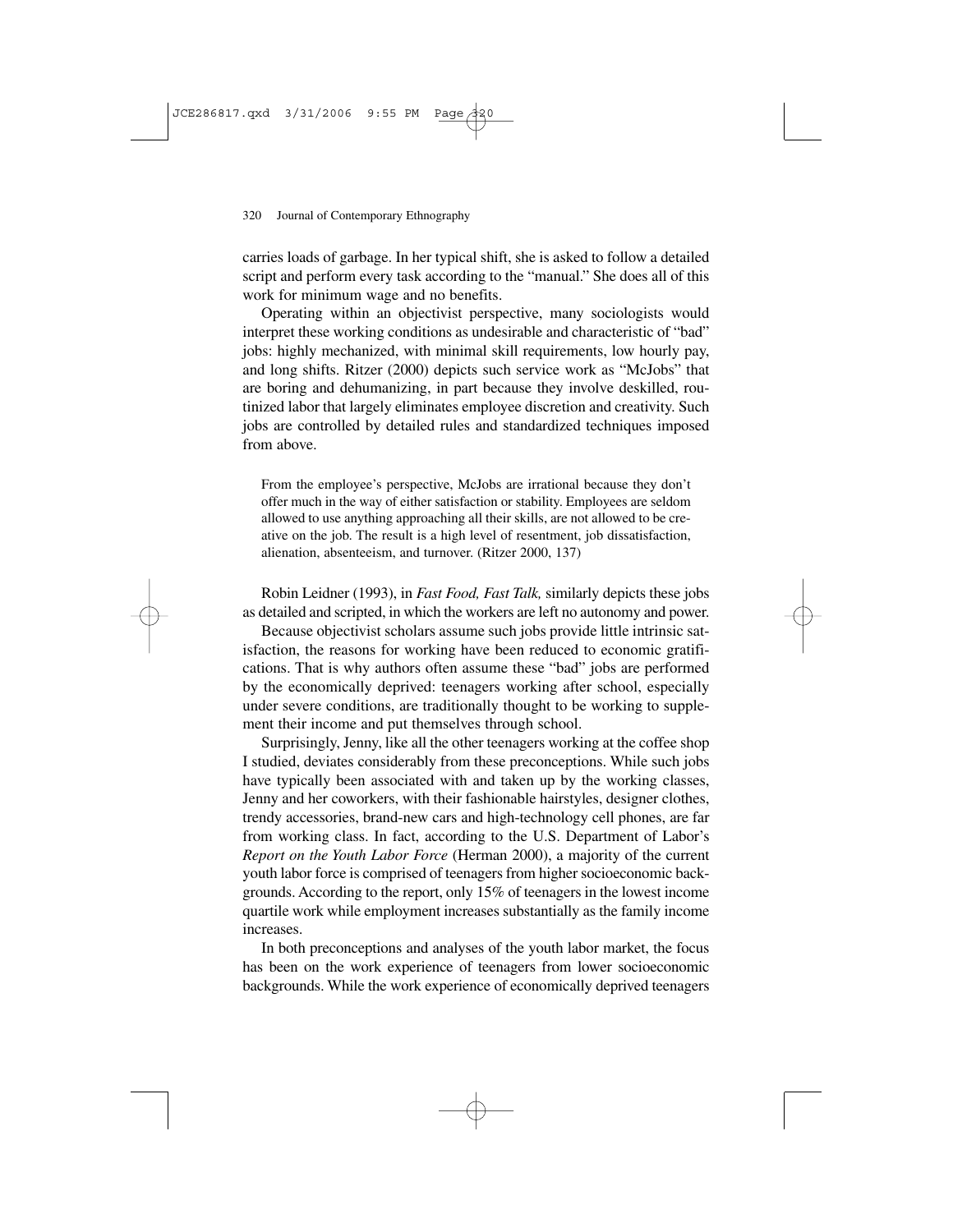is more visible to many researchers—and is a valid and important subject for research—such a perspective overlooks the lived experience of much of the current youth labor force. The perspective of these affluent teenagers is also worthy of study: how they experience what are referred to as "bad" jobs, and how they perceive this exploitation, are often neglected.

Furthermore, bringing in this sometimes ignored portion of the current labor force not only provides a more comprehensive understanding of the current youth labor force but also offers a unique opportunity to study motivations to work from the actors' perspective. If, in fact, these "bad jobs" provide only economic benefits (and meager ones at that), then why would affluent teenagers end up performing such jobs? Such an analysis will explain how "objective" inequalities are interpreted and justified in the everyday subjective experience of these workers' lives.

This article focuses on the lived experience of a large segment of the youth labor force—affluent teenage workers in suburban America—and looks at the everyday experiences of work from the perspective of the actors as they define and understand their seemingly inegalitarian and exploitive occupations. In doing so, I hope to show that inequality and exploitation are socially constructed interpretations (rather than inherent meanings), and that scholarly analyses of these concepts can benefit if they are based on the everyday perspectives of actors rather than outside observers (see also Gubrium and Holstein 1997; Harris 2000). Such research is also important from an economic perspective, as it focuses on a substantial portion of the labor force filling service sector jobs in America today: affluent, suburban teenagers. As Chris Tilly (1995) argues, youth constitute a substantial portion of the current labor force as they perform an important part of all service sector jobs.

The prevalence of teenage labor in the United Stated is a result of a number of factors. First, the American economy has shifted to a predominantly service- and retail-based economy. Between the 1940s and mid-1970s, the service and retail sectors combined created 15.8 million jobs: 9.3 million in the service sector, and 6.6 million in retail (Ginzberg 1977). While the shift from production to service and retail created an unprecedented number of jobs, most of these jobs were what Ginzberg (1977) referred to as "bad jobs." Greenberger and Steinberg (1986) characterize these jobs as having low wages; odd hours; irregular shifts, including nighttime and weekend work; seasonality; high turnover; and absence of benefits and promotions.

Because these jobs are assumed to be exploitive by nature—while providing few benefits to employees—work for these teenagers is typically reduced (in analysts' thinking) to economic need. That is why little research considers why teenagers would take up such positions. The lived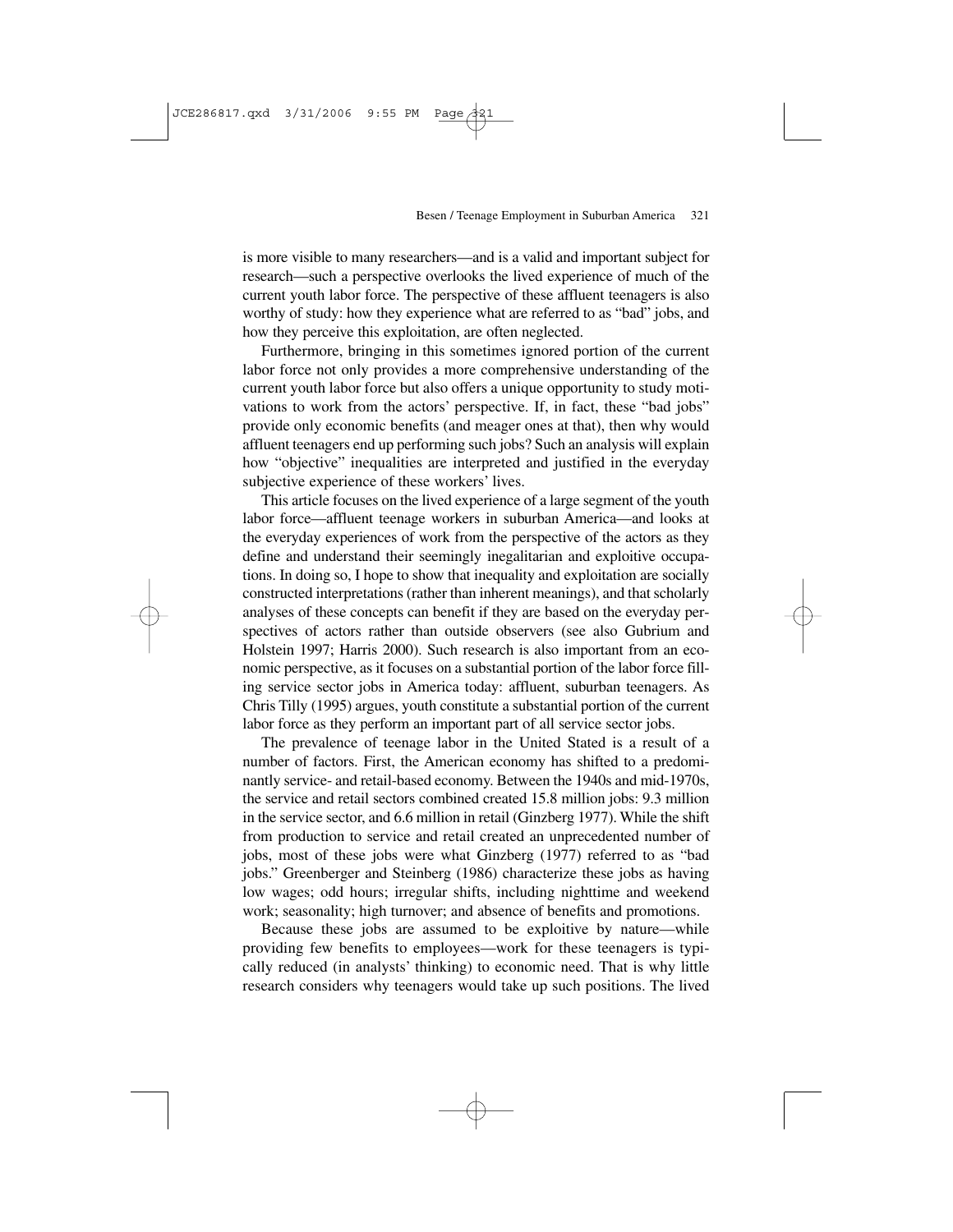experience of teenage employment from their perspective thus remains unexplored.

Although a rich sociological literature exists on teenage employment, it focuses on the effects rather than the causes of employment. The studies of these effects have included analyses of teenagers' development (Finch et al. 1991; Greenberger and Steinberg 1986; Mihalic and Elliot 1997; Paternoster et al. 2003), school performance (Bills, Helms, and Ozcan 1995; D'Amico 1984; D'Amico and Baker 1984; Greenberger and Steinberg 1986; Marsh 1991; Mortimer and Finch 1986; Steinberg and Dornbusch 1991), acquisition of human capital and skills (Gardecki and Neumark 1998; Mihalic and Elliot 1997; McNeal 1997; Pabilonia 1997; Ruhm 1997; Smith and Rojewski 1993), and deviant behavior (McMorris and Uggen 2000; Mihalic and Elliot 1997; Paternoster et al. 2003). While many sociologists have explored the effects of teenage employment, its causes have been left to economists. Coming from this perspective, researchers have studied the causes of teenage employment through macrolevel economic factors such as governmental policies (Neumark and Wascher 1992), minimum wage regulation (Gustman and Steinmeier 1988; Card 1992; Wellington 1991; Neumark and Wascher 1992), and fluctuations in supply of, and demand for, teenage labor (Pease and Martin 1997; Card and Lemieux 1997).

While extensive work exists on the causes and effects of teenage employment, stemming from both sociology and economics, the most central actors of teenage work—teenagers themselves—have been left out of the study of teenage employment. Interestingly, along with the near exclusion of teenagers, the work experience has also received scant academic attention. Although teenage employment has been studied extensively from the perspective of many individuals and *institutions* such as the parents, teachers, and employers, the perspective of teenagers has been neglected.

To bring this viewpoint into focus, my article looks at the lived experience of these "bad" jobs from the viewpoints of the teenagers who do them (Wacquant 1995). It also identifies the mechanisms though which they define their work activities and studies what these seemingly exploitative jobs mean to the actors.

Many sociologists consider these jobs to be exploitive, highly automated, alienating, and requiring no skill (Greenberger and Steinberg 1986; Tilly 1995; Ritzer 2000), concluding that the only reason to take them is to make money. While these jobs are not attractive for adults and are considered exploitive and bad from an objectivist perspective, the very same jobs are considered acceptable from the perspective of the teenagers. It is not surprising that corporations would want to employ teenagers, especially ones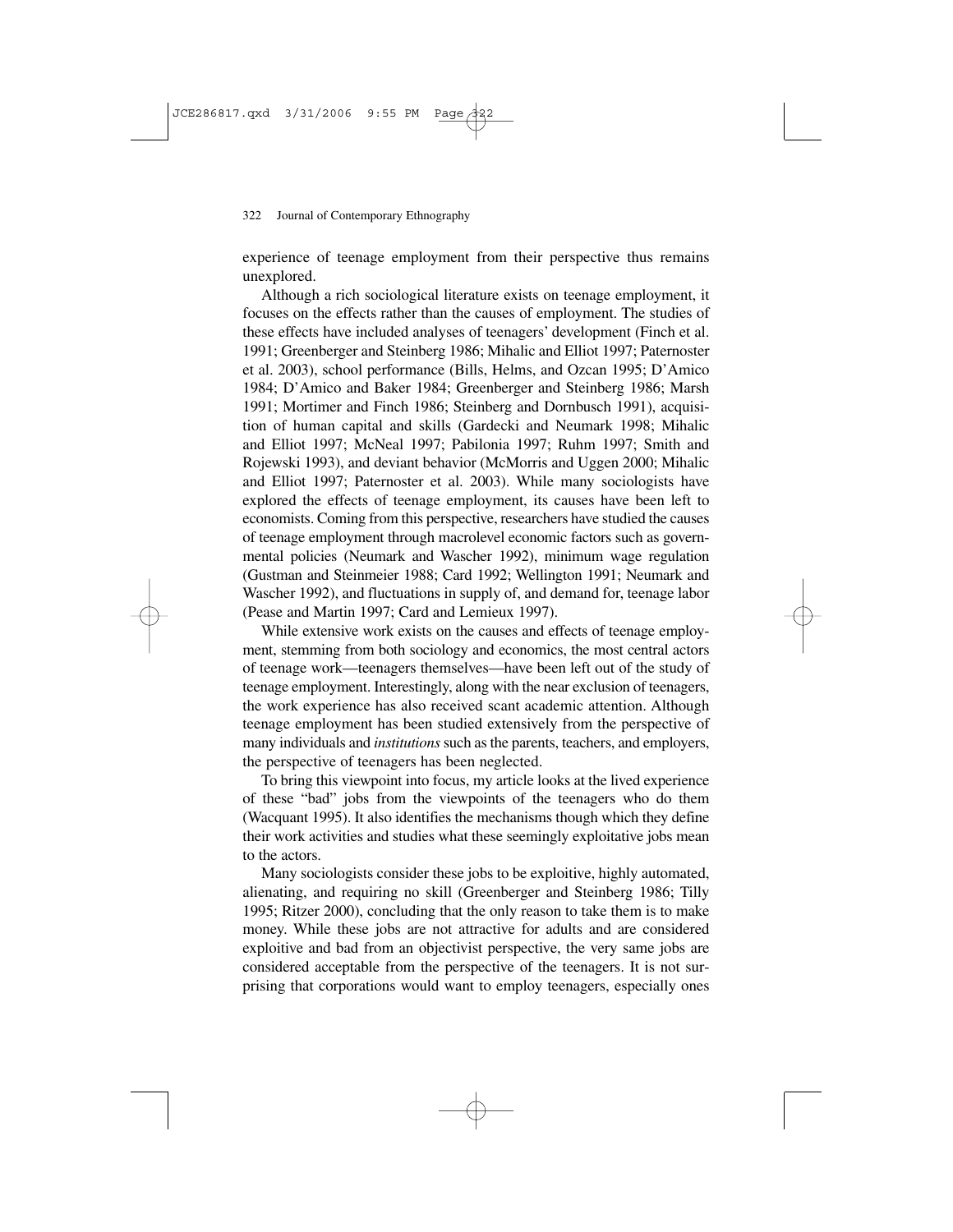from affluent backgrounds. Unlike the adults who would otherwise fulfill these positions, affluent teenagers are less concerned with having benefits, and the less than full-time hours are less problematic for teenagers. Therefore, low wages and lack of benefits that are typical characteristics of exploitive jobs are not necessarily considered exploitive by the teenagers who come from affluent backgrounds with ample allowances and health benefits through their families.

My article looks at the everyday experience of these "bad" jobs and argues that, from the perspective of the actors, they are not simply jobs to be endured for economic reasons. Rather, I have found that these jobs, ironically, provide opportunities for workers to have fun and exercise their individuality, control, authority, and power.

#### **Methods**

This article is based on extensive ethnographic fieldwork I carried out in 2001 to 2004 in two branches of a national coffee franchise in two affluent suburbs of a large city, both of which are predominantly white with a median income of \$70,000. With their economic and ethnic-racial composition, these suburbs offer representative examples of white, affluent suburbs.<sup>2</sup> While my research sites are not representative of all teenage jobs and it is important to acknowledge the idiosyncrasies of all jobs, I believe they provide useful examples as well as sources of inspiration for future research. The coffee shop I studied is probably similar to many teenage jobs, but other occupations—such as those involving fast food rather than coffee, or those that are found in urban areas—may differ substantially and also deserve ethnographic attention.

My main source of data stems from two sources. First, I draw on a vast body of nonparticipant observations collected at the two branches. Throughout the duration of my ethnography, I observed workers in 1- to 8-hour shifts, taking detailed fieldnotes. My notes focused on the detailed description of the tasks performed, recording of the interaction and dialogue between the coworkers throughout the shift, and capturing their interaction with the customers. My observations included both weekday and weekend shifts; morning, afternoon, and night shifts; opening and closing shifts where the managers are present, and other shifts where they are not; as well as shifts where teenagers are scheduled to work together and ones where they work with older employees. I started to record these observations first as a researcher sitting at a close table at the beginning of my ethnography, but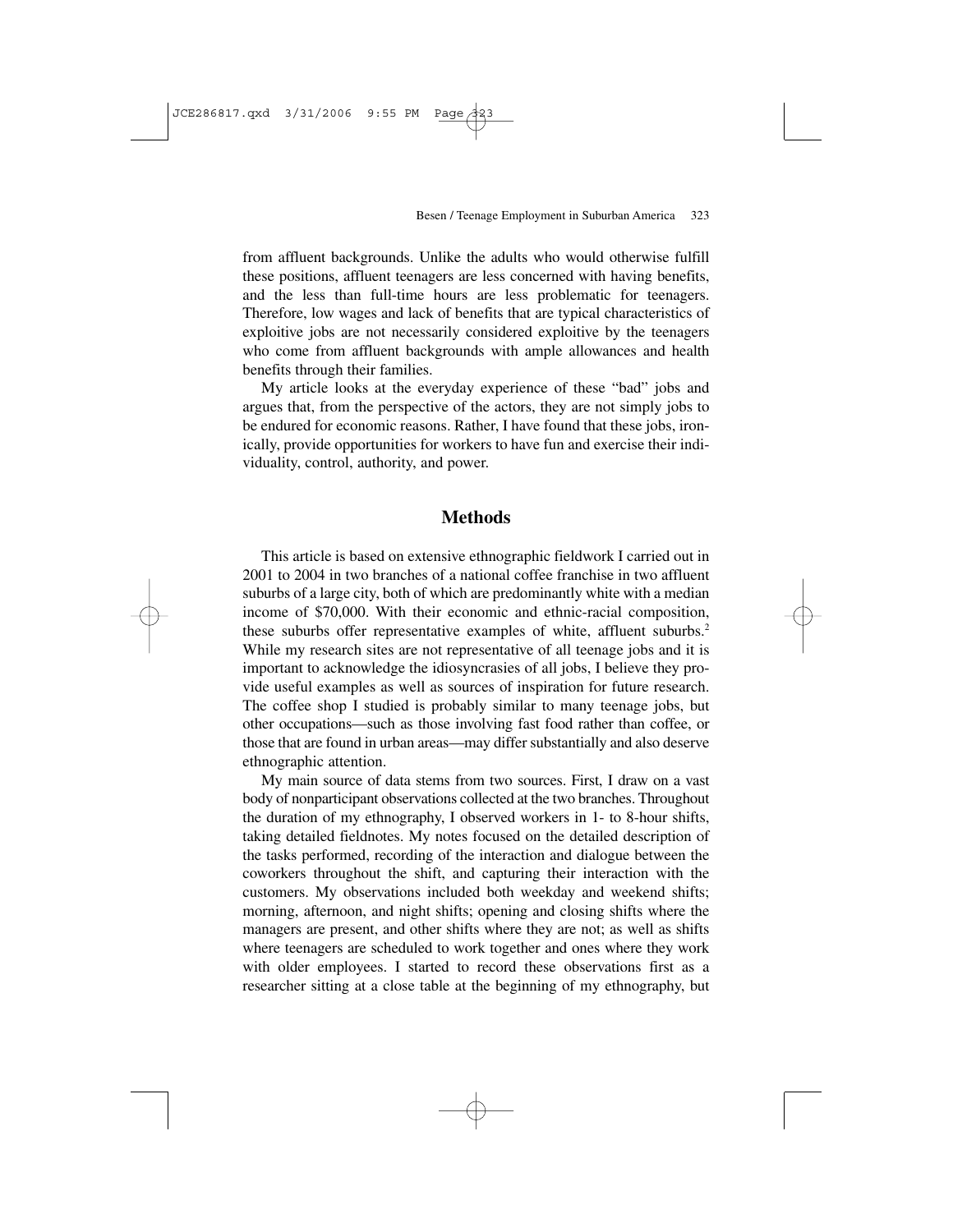with the help of key informants and time, I gained the confidence of the teenagers and started to "hang out" at the counter with other friends of the teenagers who were working, sometimes just observing from the side and sometimes going behind the counter to help them. Such mobility allowed me to try to capture the work experience from different perspectives.

In addition to nonparticipant observations, I have relied heavily on semistructured, in-depth interviews I conducted with 40 college student employees of the two coffee shops. The teenagers I interviewed were all students who worked part-time or full-time at the coffee shop. Sixty percent of my subjects were female, and 40% were male. The majority of the subjects were white (except for one Asian American employee and one of Indian American origin), and all subjects identified themselves as middle or uppermiddle class. The subjects were all employees of the coffee shop during some or all of the duration of my ethnographic study. Every employee who was a student (full-time or part-time) and who was also a teenager was interviewed in several waves. I had secured contacts with two key informants through the university, both of whom worked at the coffee shop. These key informants have provided me access to the other workers.

My face-to-face interviews varied in length from 1 to 2 hours. Most of the respondents were interviewed again at different intervals. They are complemented by innumerable informal conversations, most of which took place in various corners of the coffee shops and at the teenagers' schools. I interpret the interviews and the conversations in light of my extensive fieldnotes.

In the following six sections of this article, I highlight central dimensions of workers' experiences with their jobs, comparing their interpretations with those of objectivist researchers and theorists. Then, I discuss the issue of exceptions before proceeding to my conclusion.

#### **Power and Control**

Greenberger and Steinberg (1986) characterize typical teenage jobs as requiring no skills and creativity, highly mechanized, and low paying. Ritzer (2000) argues such jobs leave virtually no space for creativity. The coffee shops in which I carried out my research seem to fit that description, at least at first glance: the teenagers who work there are required to be at their shift on time and not leave the premises during their shift, save for a 15-minute break during which they are allowed one drink. Their tasks for each shift are strictly codified, described in detail in the employee handbook. Even what they are supposed to say to the customers is scripted.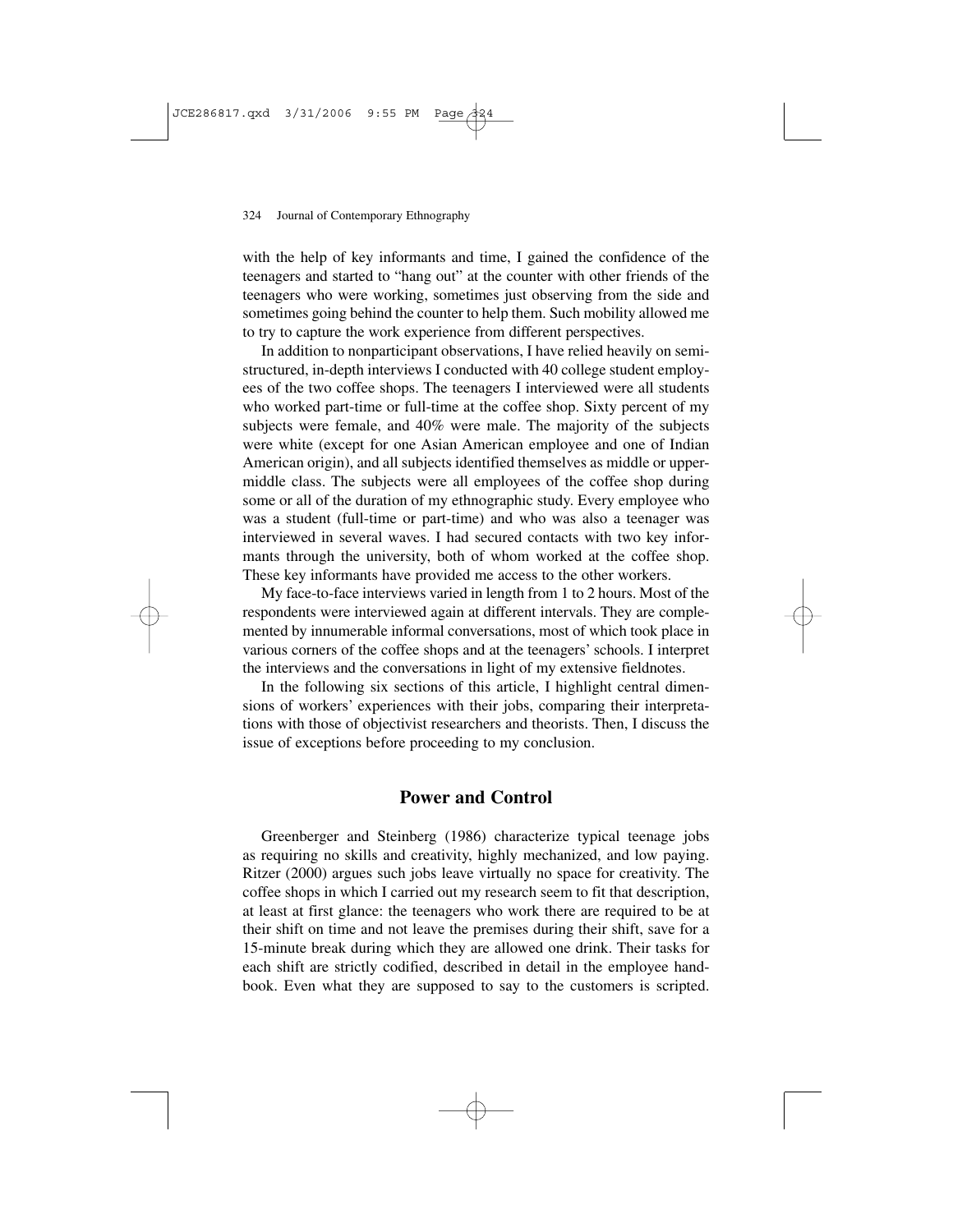From an objectivist perspective, it would seem that the detailed scripts and organization of this occupation, like other service sector jobs, mean that the individual workers hold little power. However, from the perspective of the teenagers, work at the coffee shop is "not like that." The meaning of these jobs, therefore, is not inherent (Blumer 1969), as with other situations that sociologists define as unequal or exploitive (Harris 2000). Amy, a 19-yearold college student, describes a typical shift where she is in charge of the whole place. For her, getting to the coffee shop on the day of a blizzard despite her 4-hour commute and missing school was extremely important: she felt that if she didn't show up, the shop could not function and serve coffee to customers on a cold day. "No one notices if I miss a class or two," she says, referring to the large university where she is a freshman, "but it's different here—they need me." The fact that her tasks are specifically spelled out does not lead her to feel constricted, but rather gives her the feeling of being needed and being in charge of that specific task.

The sense of control over tasks does not come solely from the strict definition of those tasks, but also from the relative power the teenagers have over their work environment. Josh, a 19-year-old student, tells me he feels "in control of everything" throughout the shift because he gets to make the "important decisions." Important decisions, according to Josh, are not the ones concerning the business of the shop: coffee or operating the cash register. He doesn't mind those being strictly defined: in fact, he is happy that those "unimportant" things are clearly defined, so he does not have to spend his time worrying about how to make coffee or what to say to the customers. Rather, he finds freedom and control in the decisions concerning his clothing, appearance, shift schedules, and music. One of the reasons he chose to work at the coffee shop was that he could dress in almost the same way he normally does—in casual khakis and simple T-shirts. If you ask Monica, a fashion-conscious freshman, the uniforms are so fashionable that it's like a "GAP commercial." If she had to wear nylon uniforms, she tells me, she wouldn't want to work there at all. Unlike workers at some fast-food establishments, who do not want to be seen in their uniforms, Monica says she wears her work clothes even after her shift is over. Besides, she adds, "we can accessorize." One of the reasons why Monica wanted to work at the coffee shop was the freedom she had with her accessories: in her case, long nails and her signature South Asian jewelry showcasing her ethnic identity. None of these were things she wanted to give up for a job. Josh agrees that work is a place where he feels accepted. In most places, his tattoos and numerous piercings—on his eyebrow, lip, and ears—were constant sources of conflict. "School, parents, friends," he says, were not too happy about his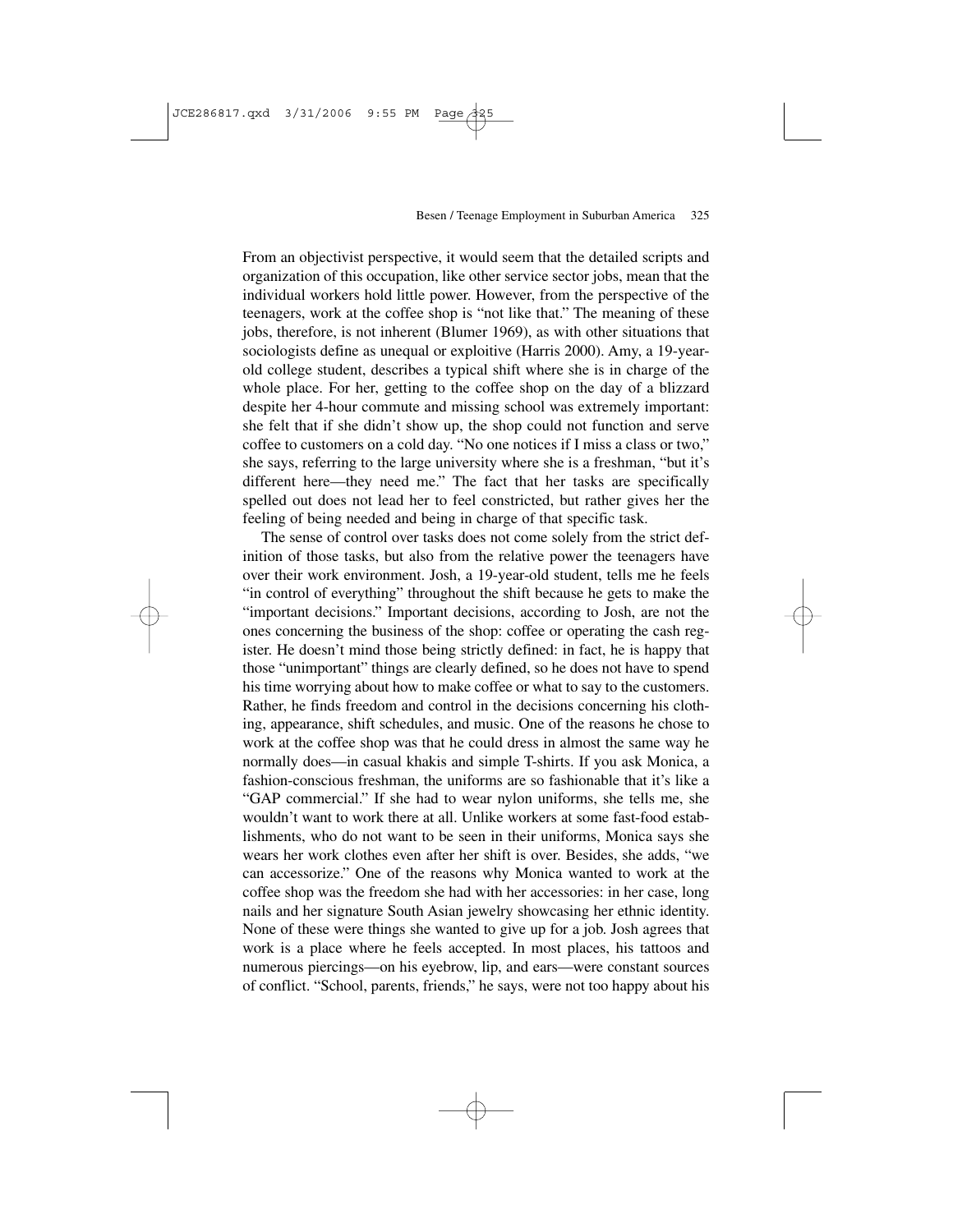appearance. When he came into the coffee shop as a customer, however, he felt right at home: the girl who served his coffee had similar piercings.

In addition to the freedom to express themselves through their appearance and clothing, many of the teenagers who work at the coffee shop feel that they are in control of their activities during the shift. While the activities throughout the shift are described in detail in employee manuals and are often highly scripted, from the perspective of the workers, they become creative acts. Josh tells me he doesn't mind that the job is so well defined and scripted: that means that it doesn't leave much time for worrying about the job, so you can actually enjoy your shift. "We can pick out any CD we want," he adds. The collection of music and their freedom to choose from the collection are very important to these teenagers because the music decision is, as Josh puts it, "the important stuff."

"We can also schedule the shifts however we like," Kelly says. Kelly is an 18-year-old student who just started college. For Kelly, scheduling her shifts with her friends was a paramount concern. She says that she and her two best friends, Kirsten and Mel, who also work at the coffee shop, try to schedule their shifts so they are able to spend time together while at work. Because of their hectic schedules, they often have trouble getting together, so working at the same shift is an opportunity for them to socialize. "Sometimes," Kelly adds, "I schedule my shift to *see* Ben," referring to her boyfriend who works at the pizza place next door, so that they can spend time with each other while she is at work.

Decisions about clothes, the accessories they use to express their personalities, music, and shifts are the issues that matter to the teenagers who work at the coffee shop. Thus, their lived experience of a work shift full of scripted responses and routinized button pushing is not experienced as one of rigid restrictions, but as one where they make the decisions—or at least the decisions that "matter."

#### **Lack of External Authority**

Rigid rules and restrictions, repetitive work, and detailed, scripted interactions with customers are often presented as characteristic features of service sector jobs (Tilly 1995). Implicit or explicit in such analyses is the idea that workers are subjected to external sources of authority and control, usually represented and enforced by on-site managers and quality-control inspectors. Contrary to these preconceptions, the teenagers at the coffee shop characterize their work experience *as being absent of domination*, control,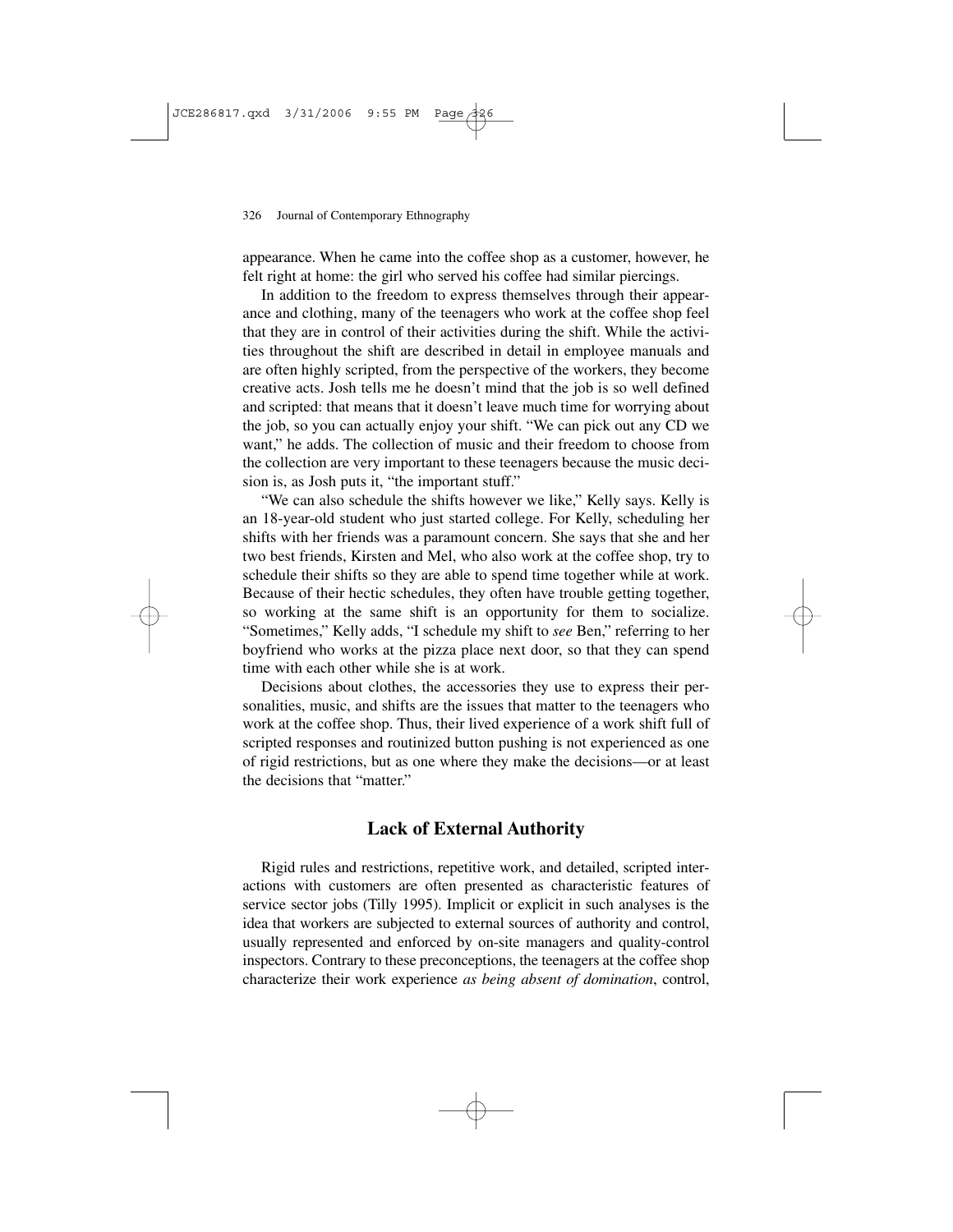and authority. While there is a "supervisor" scheduled to work during every shift, Josh tells me that "she is not really like that." That is because the supervisor is Jenna, an 18-year-old college student, who is also one of his closest friends. The "manager"—who is usually (but not always) an older and longer-term employee for whom the coffee shop is a career—is present only during opening and closing shifts. The remaining shifts are supervised by Jenna and Anna, another 19-year-old college student. Because the supervisors are their peers and, in most cases, their friends, most of the teenagers who work at the coffee shop do not feel like there is a boss on the premises. "It's more like hanging out with friends," Jenna says. "I'm technically the supervisor, but . . . they're my friends, you know."

Among themselves, Jenna tells me they don't feel like there is a hierarchy: she says they all "hang out." "No one is assigned to one task," she says, and hence no one is singled out to be in a separate place. Rather, they all hang out behind the counter at what they refer to as the "bar" area. Because there is no physical separation and restriction, the teenagers feel free to move about the shop.

The absence of formal occupational authority in the workplace is not the only form of freedom at the coffee shop. The workers feel that the coffee shop is a safe haven insulated from other forms of authority as well. As Josh says, it's not only a great hangout place, but also "my parents are OK with it." Like most teenagers who work at the coffee shop, Josh says one of the advantages of working is that the workplace is insulated from parental restriction and authority. He complains that his parents "always tell him what to do," but when he works at the coffee shop, they do not ask any questions. Chores and even homework become secondary considerations when Josh has a scheduled shift. "Even the teachers are nicer," Josh explains, referring to his professors. Because Josh spends so much time at the coffee shop, he often misses classes and, on occasion, tests—like many of the other workers at the coffee shop. However, he observes that his professors are much nicer to him because he had to work. Work, therefore, offers a space absent of authority—employer, parent, and teacher—and provides the workers with a feeling of control over their activities.

#### **Creativity**

The feeling of control and authority also stems from the use of creative skills in these jobs. Traditional accounts characterize these service sector jobs as requiring minimal skills at best (Ritzer 2000), but this is not how the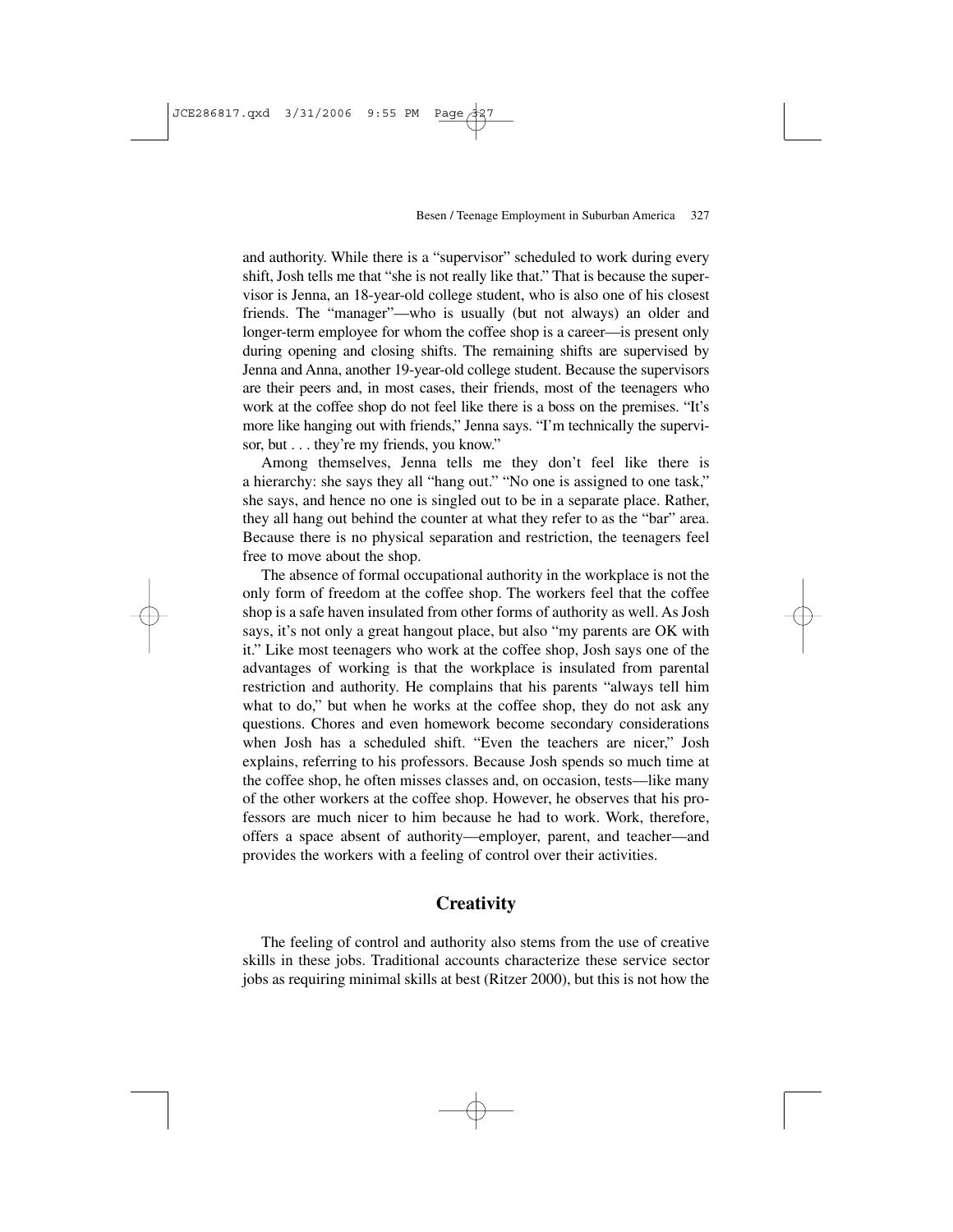workers see it. While credentials, experience, and skill requirements are limited in these jobs, from the perspective of the teenagers there is more to it than pushing buttons. Teenagers at the coffee shop do not perceive their work experience as one where they lack skills but rather as a space where they can make use of their skills and their creativity. Jenna tells me there is a lot more to coffee making than simply the button pressing described in the employee manuals. "It requires a lot of skill and concentration," she says, adding that they have informal foam-making competitions. Throughout the shift, they compete to see who can make the best foam: a good cup is a matter of pride. They all agree Anna makes the best foam. Anna takes this task very seriously: "Your milk has to be the *perfect* temperature and amount," she says as she elaborately describes how she goes about making *ideal* foam. Tasks like topping coffee with foam may appear to require no skill to an objectivist analyst. However, these teenagers define this (along with other aspects of their job) as something that utilizes their skills and concentration. "It's not just the foam," Anna asserts. Even the most straightforward tasks, like making regular black coffee, require engagement and creativity. "Anybody can make coffee, but making good coffee requires a lot of skill."

#### **Individuality**

By working at the coffee shop, these teenagers not only feel like they're engaged in creative activity, but also feel that work is a way for them to express their individuality. Although typical service sector jobs are portrayed as jobs where employees are expected to look uniform and standardized (Ritzer 2000), for many teenagers, work is a way to express their individuality. Monica says that she feels anonymous and alienated at school, as she goes to a large state school with big classes. At school, nobody knows who she is: she is just one of the students. However, working at the coffee shop distinguishes her; among her friends from school, she is the girl who works at the cool coffee shop. Not only does her work provide her with a distinct identity, but it also gives her and her friends something to talk about. Before she started working, Monica often felt left out because her friends all worked and wanted to talk about their jobs. One of the reasons why she got a job was to give her something to talk about that was "hers."

Work provides these teenagers with a sense of identity not only at school and with their peers, but also throughout the work shift. According to the teenagers who work at the coffee shop, the uniforms they have to wear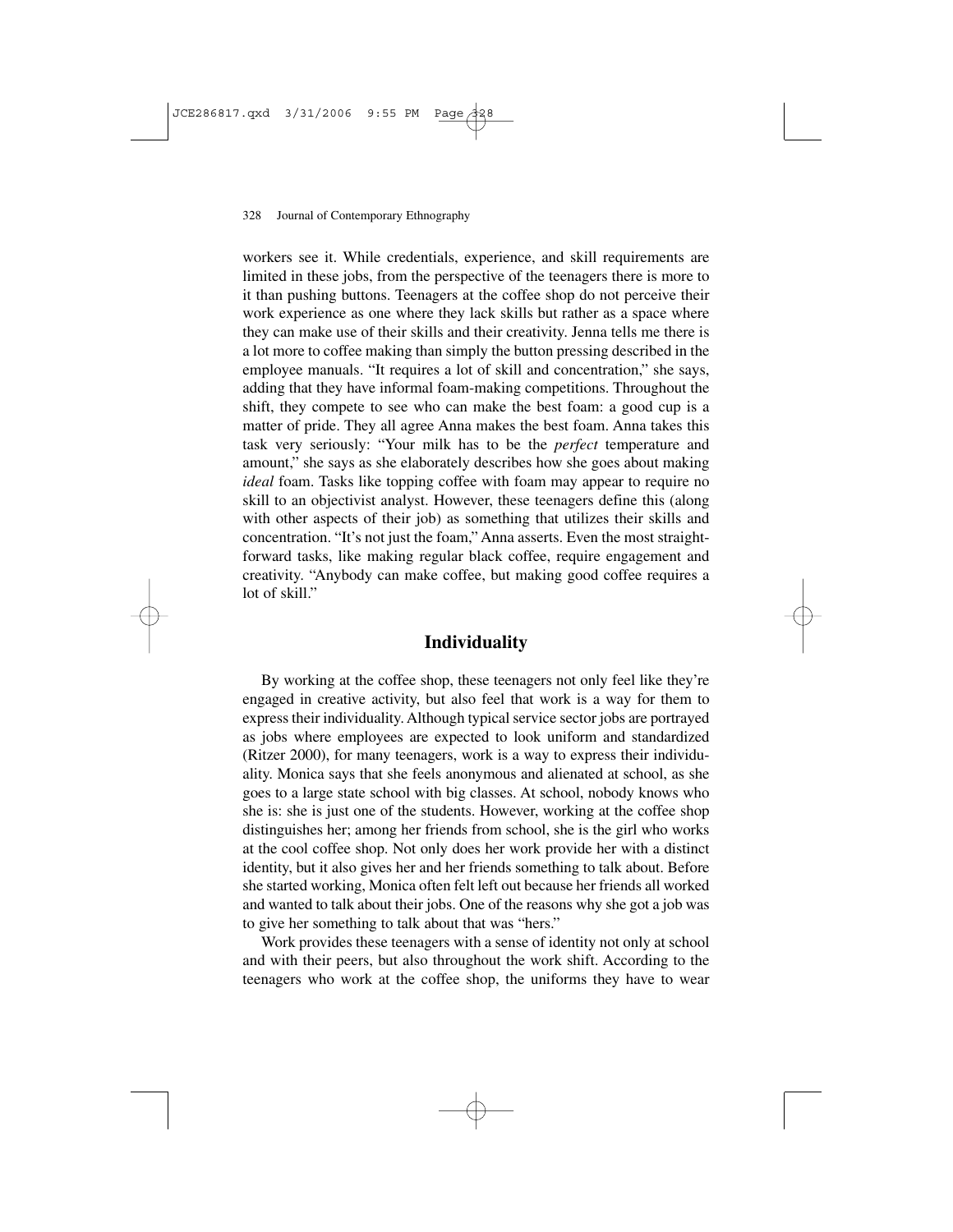do not take away from their individuality. "This is what I normally wear anyway," says Josh, referring to the khakis and casual T-shirt that serve as his uniform. Moreover, employees' accessories and personalized items like Anna's manicured nails, Josh's piercings and tattoos, and Monica's ethnic jewelry act as important signifiers of the teenagers' identities. In displaying these symbols, the workers at the coffee shop inform customers and employees of their interests and hobbies. Josh, for instance, is a first-year theater major and wears a necklace that resembles tragedy and comedy masks. These kinds of symbols are indicators of the teenagers' personalities and serve to smooth social interactions by giving information about themselves to everyone who comes into the store. Jenna tells me that these personality makers help workers meet people with similar interests. They also have developed other ways to communicate their interests. "Sometimes, instead of carrying or wearing your symbols, you can write them on personalized coffee cups," Jenna says.

#### **Fun and Friendships**

Through these signs and symbols, workers define and use the coffee shop as a place where they can meet new people. While the work experience is traditionally portrayed as being endured rather than enjoyed (Adorno 1994), for these teenagers work provides the opportunity to meet others in the area and socialize with friends (Besen 2004, 2005). Josh was only 17 when he moved to town for college, and remembers that although he was coming to attend a large university, it was difficult for him to meet new people. A university, he says, was too big and impersonal. He didn't feel as though his school provided much of an opportunity to meet new people or to hang out with his peers. He decided to go to college because everyone in his family did and "it's something he has to do." But socially, he didn't think the university would offer him many options. "I didn't know anyone," he remembers, "so I thought work might be the best way [to meet new people]." Interestingly, even though he knew he wanted to work to meet people, he didn't plan it. As he explained, "I just came in to get coffee one day and I got a job with it." Instead of going through job listings, searching for contacts, and filling out long applications, he came in to get some coffee and the "manager," another college student, asked him if he wanted a job. The supervisor who hired him, Jenna, later remembers the day she talked Josh into getting a job at the coffee shop. She says that with his piercings, tattoos, and Radiohead T-shirt, he looked like a cool person, the sort that she would want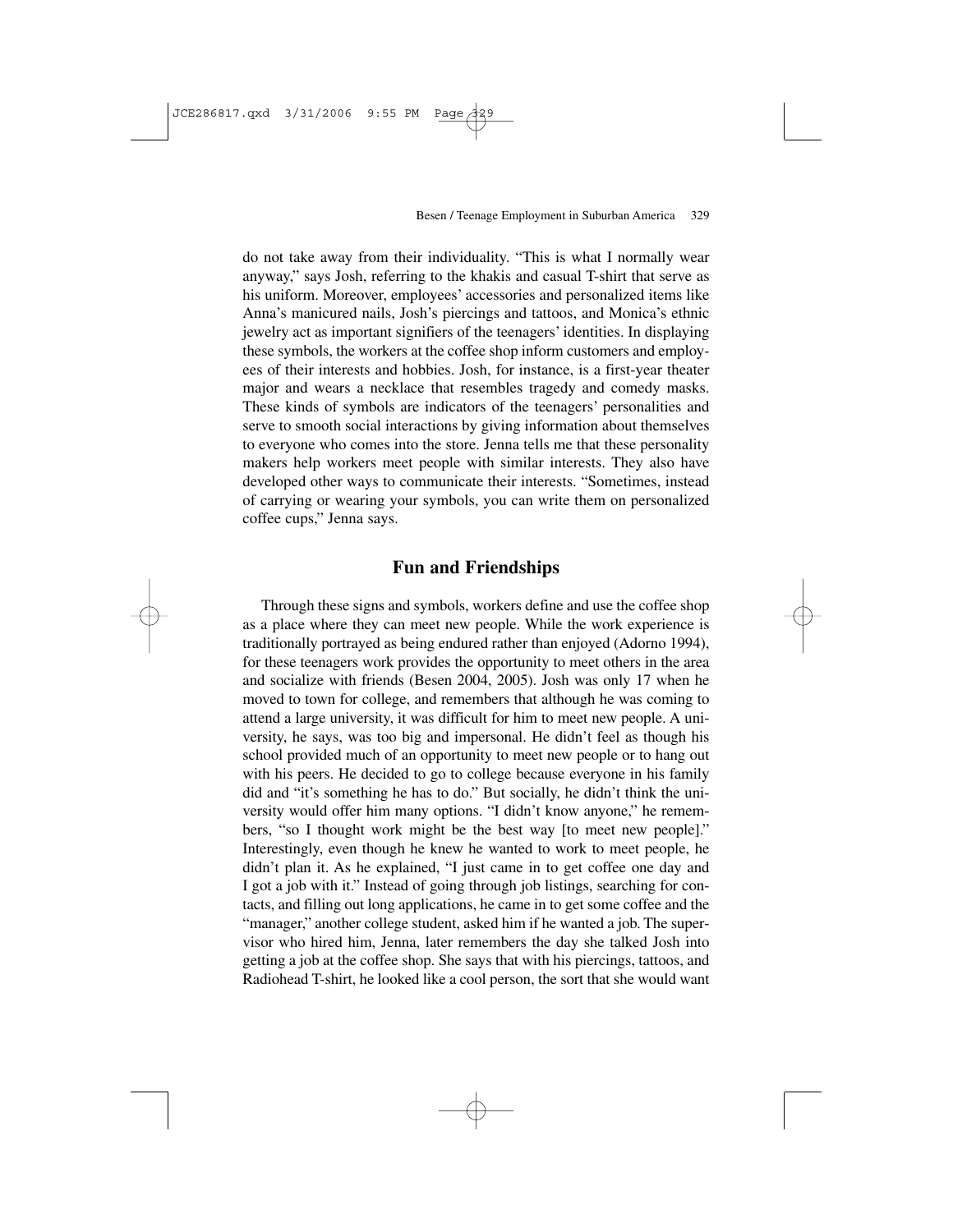to hang out with. After she saw his theater-mask-shaped accessories and chatted with him about his passion for acting as she served his coffee, she realized they were very similar and asked him if he'd consider working at the coffee shop. "You always want cool people to work here," she tells me.

The conversations in the shop are centered on trivial matters and consumption; in general, talk in the coffee shop is loud and is accompanied by endless laughter and giggles. Not only are the conversations loud, but they are also expressive: they involve waving at friends and hugging and kissing whenever the teenagers arrive or leave.

Throughout a typical shift, these teenage employees—dressed in causal clothes, standing at the bar under spotlights, and holding cups filled with legalized stimulants—laugh, giggle, and engage in endless, loud talk about trivial matters. As they make shopping lists, they shuffle through music with the teenagers who come into the shop as customers, deciding what to play over the store's stereo system.

The other teenagers they hang out with at the coffee shop are a heterogeneous group. It consists of the peers they meet at the coffee shop, the friends they are scheduled to work with, and other friends who stop by to visit with the workers. The coffee shop provides the social space for the teenagers in the suburbs to meet new people. John, a 19-year-old full-time student who moved to town for college, remembers when he started working at the coffee shop. "I'd just moved [here], and I didn't know anyone. So, I got a job." Like Josh, he remembers being intimidated, feeling lost in the large university and lonely in the suburbs. When John moved here, from all the way across the country, he barely knew anyone. He moved away from all of his family and friends and found himself in the suburbs, where teenagers lacked space for social interaction. John didn't know where to meet people and find friends, and says that this motivated him to work. He says that he believed that the teenagers who worked there would be "just like him." He not only made a lot of new friends there, but also met his boyfriend, Chris.

Most people there are from the same age group and share similar interests. Furthermore, the workplace gives them the opportunity to interact with each other in a small, personal space and get to know each other better. This is further facilitated by their clothing and accessories, which are geared toward introducing themselves and marketing themselves to their peers. John and Chris were working at the same shift and, like many other teenagers working at the coffee shop, used their accessories to share their interests.

Similarly, Josh says that he met most of his good friends, like Rachel, Jen, and Joy, through his work at the coffee shop. These four are not just coworkers, but also have become close friends over the time they have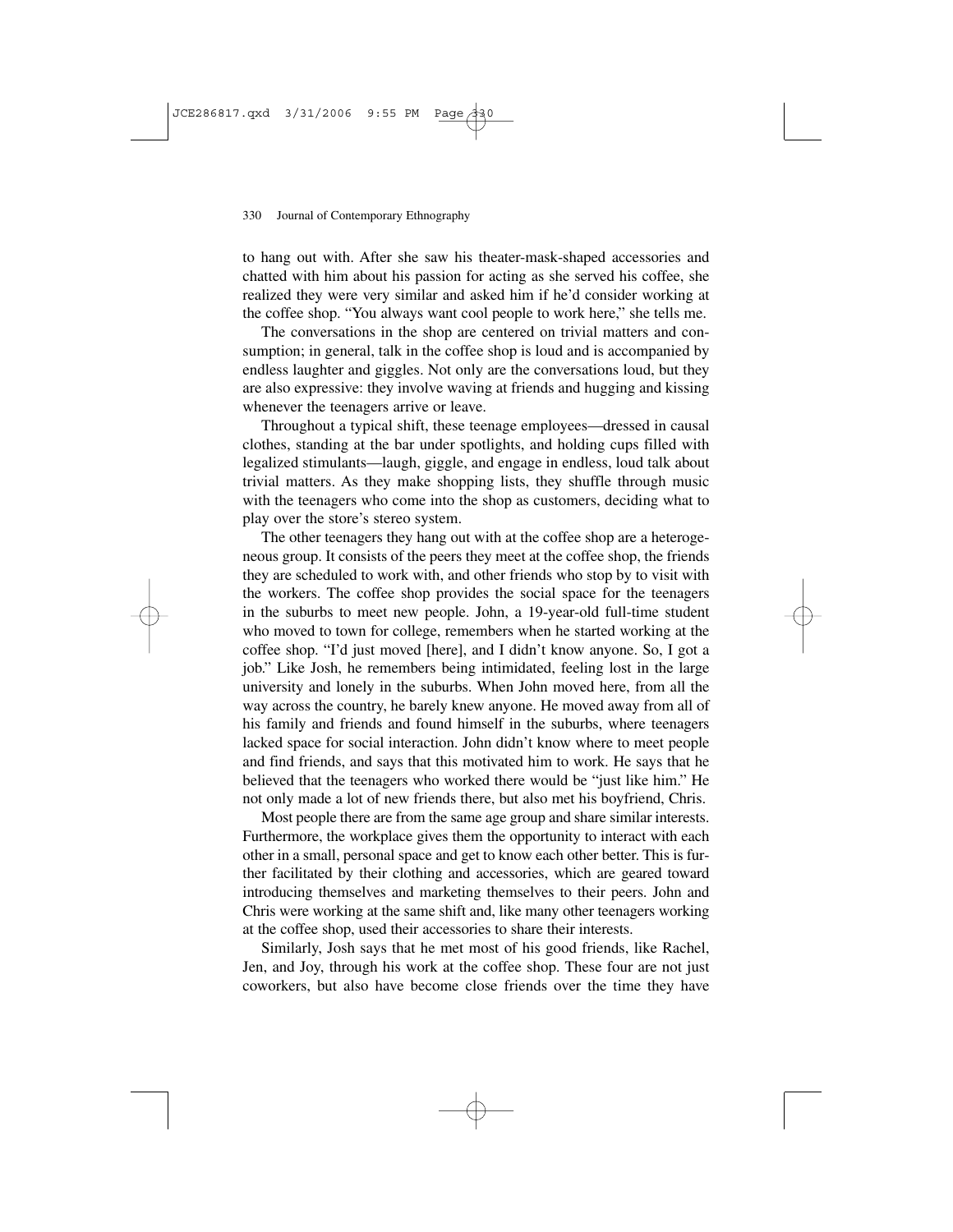worked at the shop. They make sure to schedule their shifts together and spend a lot of time before and after the shifts. "They're not just colleagues or something, you know: we hang out all the time." As John says, "Where else can you meet people?"

Donna Gaines has characterized the lives of youth in the suburbs as a "teenage wasteland" (1990). Gaines justifies this label by referring to Satanism, suicidal tendencies, and so-called troubled teenagers. However, I found that for my respondents, suburbia was a "wasteland" because it was unable to provide opportunities for socialization and meeting new people. "You also get to meet other people," John said about his work at the shop. For the teenagers working at the coffee shop, coworkers are not the only friends to be made. There is a large group of premed students who regularly come to the coffee shop to study. This group of friends generally stops by the coffee shop at around 2:00 p.m. and sits in the "lounge" section to study and socialize. "That's how I met Dave," Kristen, a 19-year-old student, tells me. Kristen, with her endless chatter and jokes, has a very outgoing personality. Despite this, she says that she didn't have many chances for meeting people before she began working at the coffee shop. She says there is a constant flow of people into the shop and she enjoys being surrounded by so many different people. Dave, a 19-year-old student who spends almost every afternoon at the coffee shop and is Kristen's best friend, is a regular at the coffee shop. He usually takes a seat close to the bar, where Kristen works, and chats with her throughout her shift. During the breaks, they take smoking breaks outside together and often enjoy day-old pastries behind the counter. They are also joined by their friend, Joe, who brings leftover pizza at the end of the day from the pizza place where he works after school. In addition to the lack of opportunities to meet new people in the suburbs, the suburbs are also defined by workers as a social wasteland because of the limited space they offer for social interaction. At the shop, however, a typical shift is characterized by a constant movement of friends stopping by to hang out with the shop's employees. "It's such a convenient location, with my boyfriend working upstairs at the bar," says Kristen, whose boyfriend works as a bartender during shifts scheduled to coincide with hers. They see each other throughout their shifts and during breaks. With her boyfriend working upstairs, with her friends Joy and Jen working with her at the coffee shop, and with her best friend Dave visiting throughout the shifts, the coffee shop is for Kristen more a space for sociable interaction than it is a space for monotonous, oppressive work.

Among those who visit, there is a pattern, a set of informal norms, governing where the visitors stand in relationship to the employees. Usually,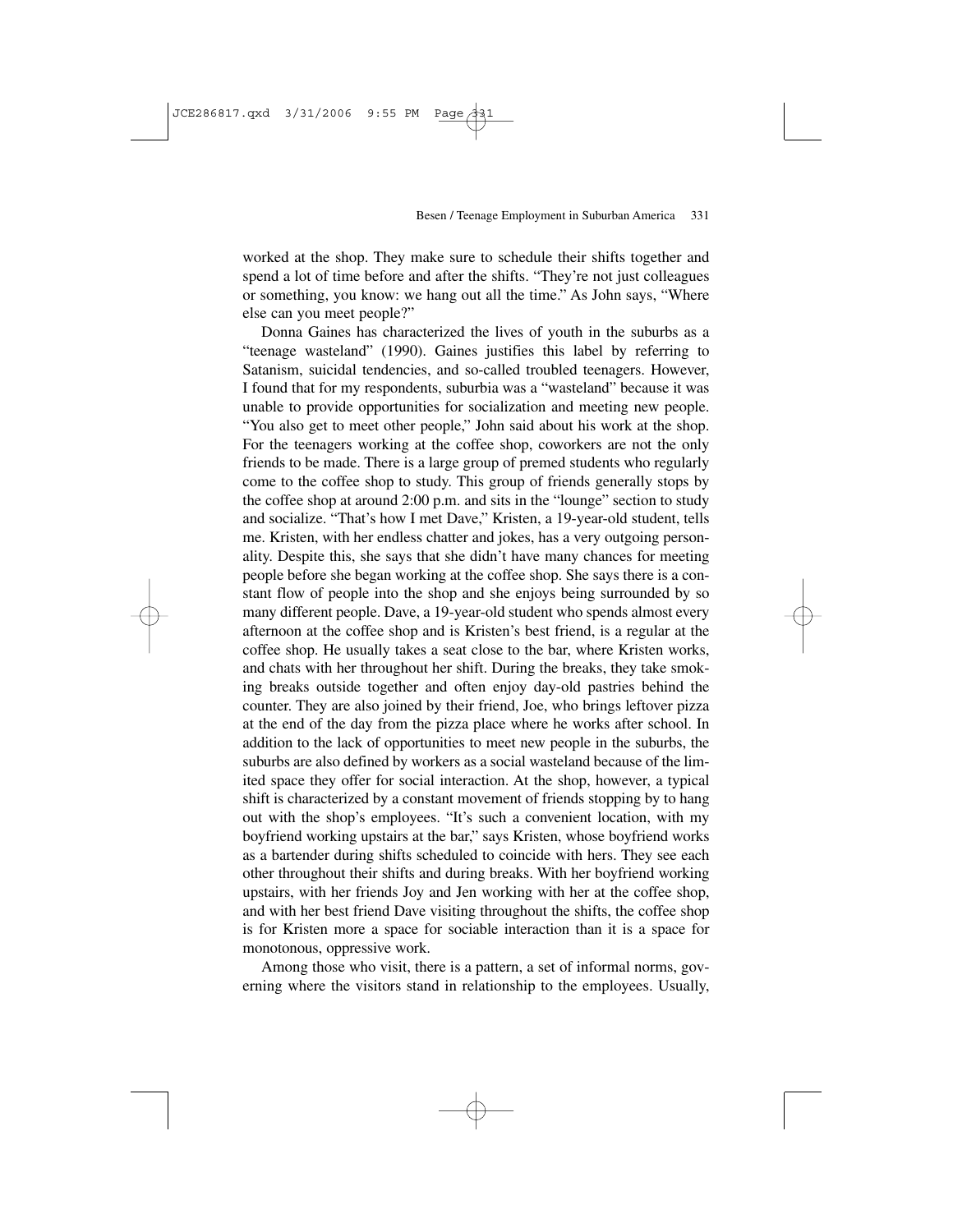acquaintances who stop by for a quick chat hang out by the side of the counter and chat with the workers as they enjoy their drink. This resembles hanging out at a bar or a club. Closer friends not only hang out by the side of the counter but also sit down in the lounge area, where the workers on shift come by periodically to talk and hang out with them. The closer friends like Dave, or boyfriends like Chris and Ben, are seated adjacent to the bar, so that they are free to join in the conversation and mingle with the workers, in front of and behind the counter. Although he is not an employee, Dave often goes behind the counter in order to help Kristen lift a heavy box or make coffee.

"Sometimes, we go out afterwards," Josh tells me, referring to Saturday night outings to clubs or parties, usually with Kristen, Joy, Rachel, and Jen. Right after the shift, the teenagers all go out, and the coffee shop provides a great place for meeting and preparing beforehand. This was evident at the shop during Halloween 2001. Jen, Joy, and Rachel all dressed up in their Halloween costumes, and not just during their shift: even those who weren't working that night were there to prepare, dress up, and make plans regarding a party after all of them were off work. Their friends, who stop by throughout the shift to get more information about the party, join them. "Which party are we going to?" asks a teenage boy in a Radiohead shirt as he stops by to get coffee. "The one at Gina's or Melissa's?" He hangs out by the side of the counter, chatting with Jen and Joy for 10 or 15 minutes as he finishes his coffee. "Gina's party is going to be better," Jen says. "Everyone's going to her [Gina's] party, but Melissa's party has a band." After extended deliberation, a number of phone calls, input from a number of friends and acquaintances grouped around the bar, and input from a number of acquaintances stopping by to ask about the party, they decide to go to Gina's party. "Great," the teenager in the Radiohead shirt says. He takes out a pen, scribbles something on a napkin, and hands it to Jen. "Would you give this to Michelle?" he asks. "She'll stop by later to ask about the party. Just tell her I'll be at the party at 9. She is around 5 foot 4—blonde with blue eyes."

As this example illustrates, the coffee shop is not only a sociable space for peer-to-peer interaction in the "social wasteland," where space for meeting people and social interaction is limited, but also a center for distributing information and leaving messages. The employees at this low-wage, service sector job are doing more than making lattes; they function as information brokers, making the shop a center in the centerless suburb. From my observations, it is no wonder that teenagers accept what objectivist analysts view as a bad job: in a very real way, it places them at the center of their peer group's social universe.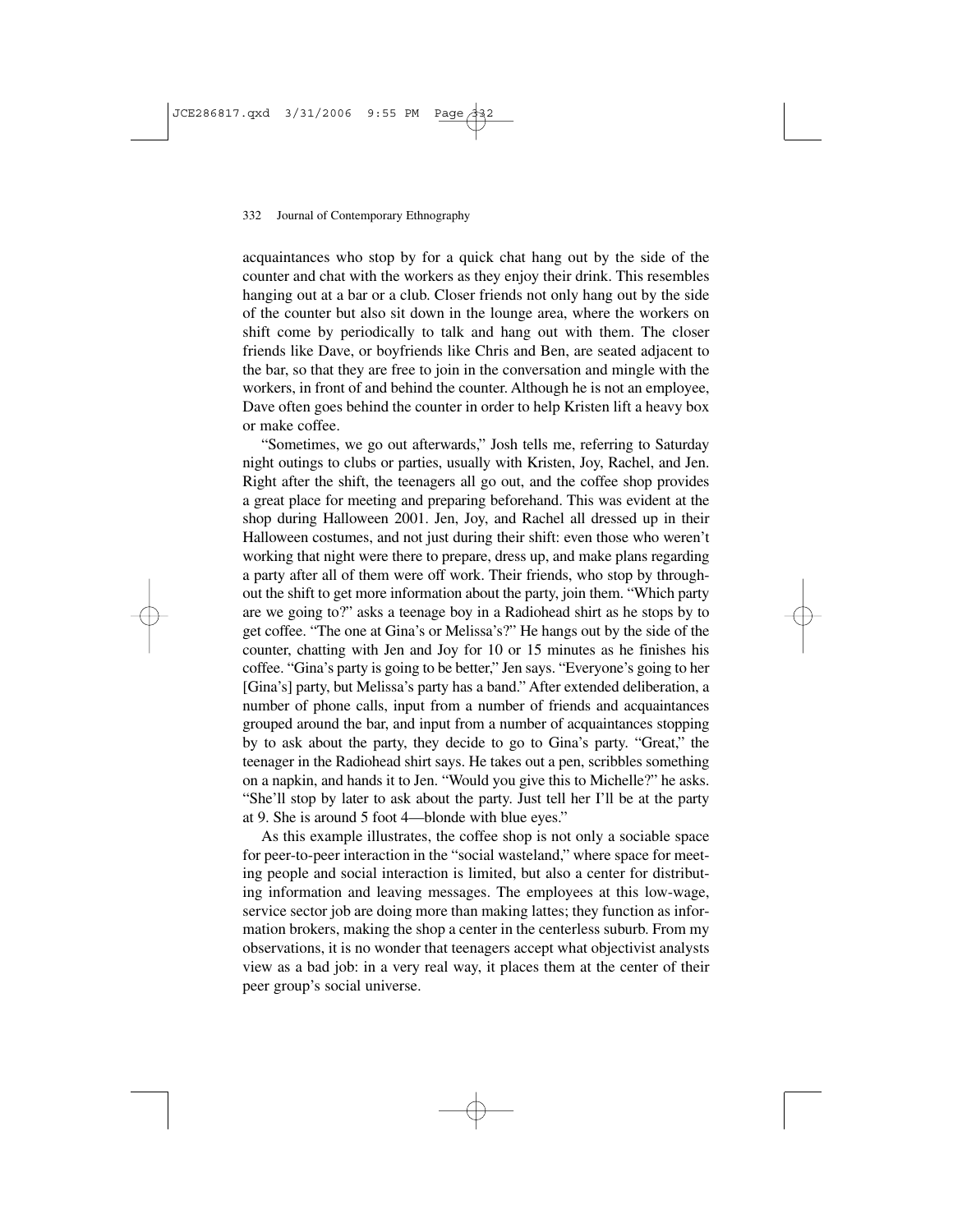"It's not just the parties," Josh tells me in reference to the importance of the shop in coordinating social activities. Most of the time, there are no house parties hosted by friends, and being at the shop becomes a social activity itself. The suburb does not provide many places where they can all go and hang out: so, after the shift, the workers often stay at the shop. There, they continue conversations with the employees coming on the next shift and with friends visiting the shop; they even occasionally perform odd jobs that would be part of their responsibilities if they were still "on the clock." For these youth, going to the coffee shop is not experienced as a negative or exploitive situation. Rather, it is one of the few ways for teens in the area to engage in social interaction, the employees as well as the visitors.

#### **Consumption and Pay**

For these teens, work is more akin to a leisure activity, like going to the movies or to a club, than it is an economic activity. Work, traditionally viewed as production oriented, is also a form of consumption in the context of suburban teenage labor. While this work facilitates consumption—the workers and visitors eagerly examine the merchandise for sale in the shop, and compare notes on what they will buy—the work itself becomes an object of consumption. Few of the employees came to the shop looking for a job; they came, instead, for social interaction, and the money and benefits are almost irrelevant. Rather than spending their money—though they do that—they spend their time in order to interact with their peers, in the same way that their parents might have gone to clubs or lodges. Rather than work being a means to an economic end, the time they spend at work is an end in and of itself. These jobs are consumed along with other products teenagers consume and allow them to be associated with brands they desire. Jenny tells me she does not just work for money to "buy stuff." It does not mean that she does not buy stuff, though: she tells me "of course" she has a car and the latest-style cell phone and fashionable clothes, but she says the money she earns cannot possibly pay for all her consumption: her parents, she says, pay or help pay for all those things. It's one thing to purchase a branded item, but being associated with a "cool brand" though employment is priceless.

While objectivist analysts are correct that these jobs are typically associated with low pay and a lack of benefits, the low pay does not seem to be defined as an inequality or a problem for the teenage workers. There are two main reasons for this. First, as noted before, any economic gains from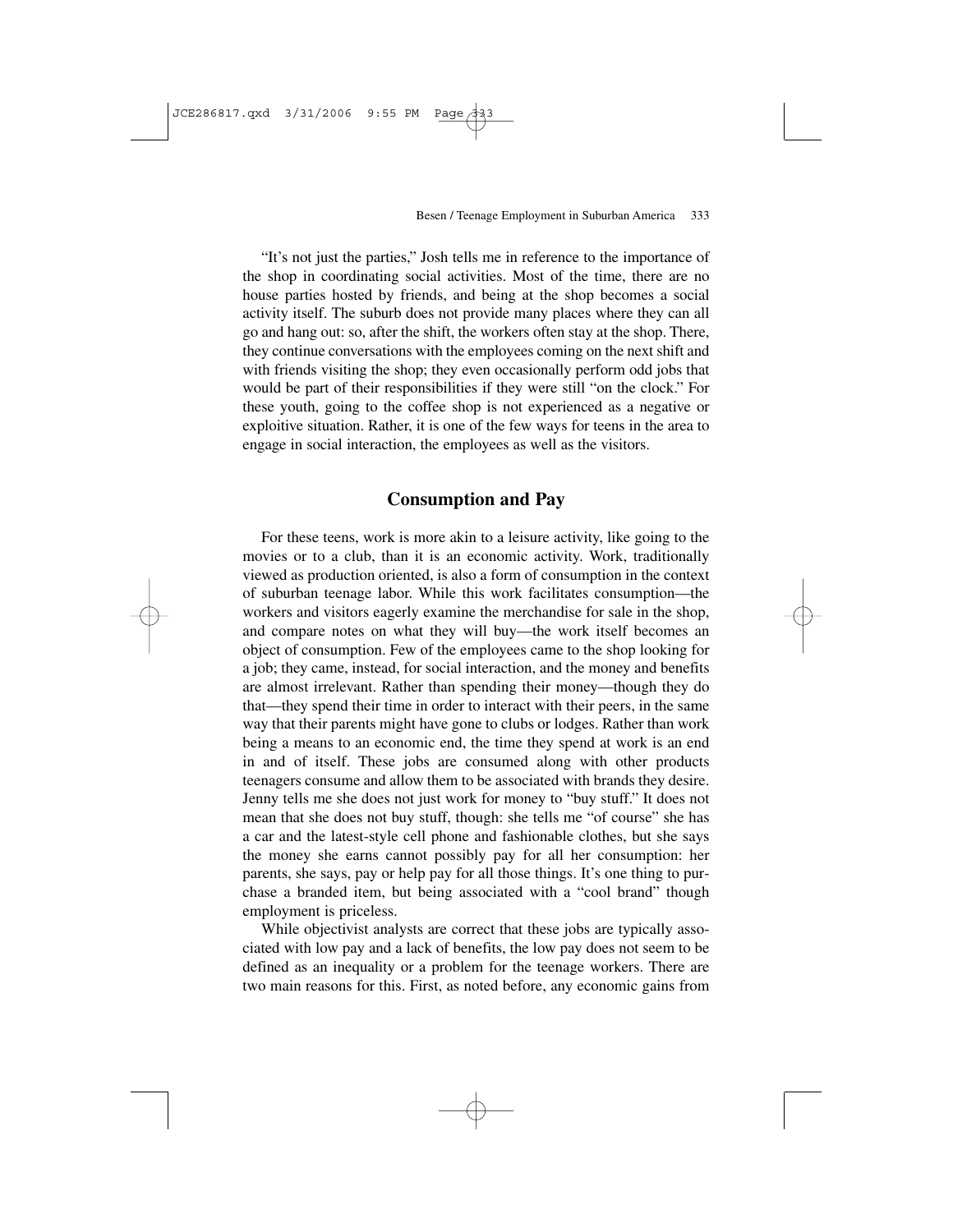their labor are almost superfluous, as the teenagers work more for social reasons than for money. Second, and parallel with this, most of the teenage employees in the shop come from affluent backgrounds. Jenna tells me she does not need the money—her parents are both professionals and quite wealthy—but she says she would pay the company for the opportunity to work at the shop and to be associated with "such a cool brand." She says she could never work in a place if she didn't like the brand or enjoy its products. As she tells me, she was going to get the products anyway, and "it's good to get the discounts." For Jenna, working is no different from consuming the products of the workplace. As she puts it, "When you work somewhere, you are seen with the products," referring to the free coffee beans the store gives out every week to the employees or the one drink they are allowed per shift. For Jenna, it has to be a product she is proud to use and possibly show off.

Monica, a close friend of Jenna who started at the coffee shop just a month before I spoke to her, is also into shopping—not just clothes but stuffed animals, mugs, and coffee as well. Whatever she buys is from the brands she enjoys and sells to others. She tells me that her first paycheck went straight to buying stuff from the shop.

I would argue that the consumption element of the job is also present in how positions are marketed to potential employees. Rather than focusing on the benefits, pay, hours, or opportunities for advancement or experience, the ads ask customers if they "want a job with their coffee." In these ads, and ones like them, the job itself is marketed as a product, as an enjoyable experience to be consumed by the teenagers. Also, the marketing of these jobs is designed to reinforce the potential employees' consumption patterns. A job becomes a mean to obtain the goods sold at the store. The discounts for the coffee beans, chocolates, coffee mugs, travel cups, and stuffed animals sold at the coffee shop become an incentive to work. The job is marketed as a way to consume and associate oneself with the shop's brand name, something teenagers feel happy rather than exploited to do.

#### **Exceptions**

While my findings suggest a pattern of enjoyment and fun among the teenagers I studied at the coffee shop, there are some instances where workers complained. During periods when work obligations increase—such as when overtime or double shifts are required—some teenagers do grumble, especially if these requirements interrupt their social interaction. When the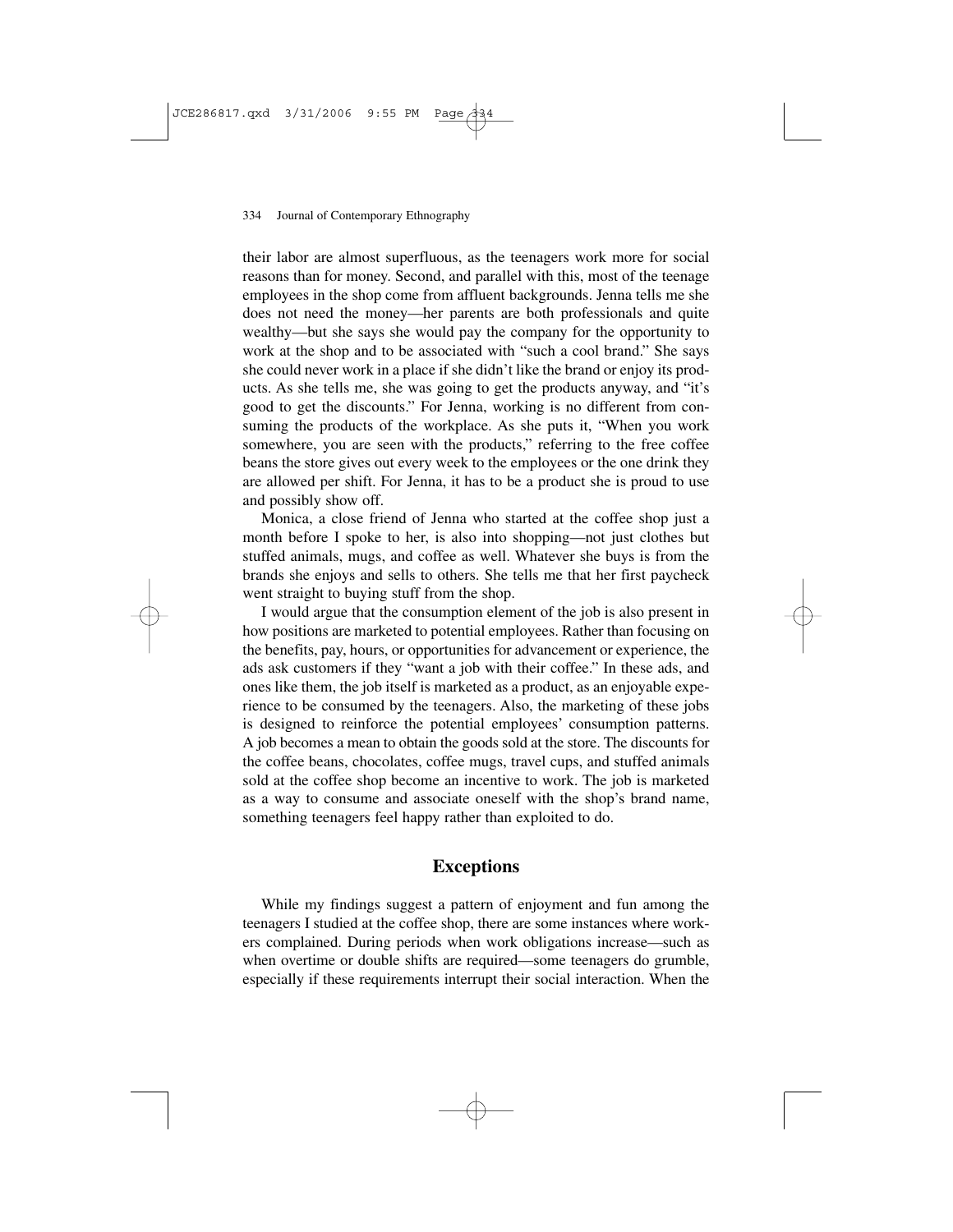coffee shop has unusually long lines that get in the way of chatting with friends, there is temporary uneasiness. However, just like other aspects of work, these obligations that hinder fun are reinterpreted to create a continuous meaning. For example, when I asked John how he handled his required double shifts one busy holiday season, he said this was an excellent opportunity to spend more time with friends! Therefore, while I acknowledge that teenagers' daily work experiences are not devoid of what objectivist scholars refer to by "bad jobs," I would argue that even these "bad" qualities tend to be perceived in a positive light by the teenagers, as they imbue even the most inconvenient qualities with positive, social meanings.

Another exception to the pattern of widespread contentment involved a less affluent worker who was not a teenager. Joann is a slightly older employee from a relatively lower socioeconomic background compared to the other students working at the coffee shop. Especially when her mother got ill and quit her job, she felt a greater need for money and started to be more concerned with getting benefits and working more hours. However, because the dominant culture of the coffee shop centered around fun (and related meanings), she defined her job along the lines of the other teenagers and started another job to earn money, keeping this one for social reasons.

#### **Conclusion**

My ethnographic study of two suburban coffee shops explored teenagers' lived experience of work. While these jobs are often portrayed from an objectivist perspective as exploitive with no control and authority, limited opportunities to use skills or express individuality, and low pay and restrictive shifts, from the perspective of the teenagers the lived experience of these jobs differs substantially. Teenagers who work in the coffee shop define their everyday work experience as one of free space—free of adult supervision where they can socialize, make important decisions, and be creative. The teenagers *en*-joy their jobs, in the interpretive sense of that word. They define and treat their work as fun—as a situation of consumption rather than mere wage-earning production. Thus, the simple but larger point that I draw from my analysis is this: situations that appear (to analysts) to be clearly unequal and exploitive may not necessarily be experienced that way by the persons involved. Daily experience of work is socially constructed—that is, created through people's interactions and interpretations. Teenagers act based on their perceptions of the job: in this case, these jobs are not perceived as "jobs" but rather as social spaces of interaction, devoid of external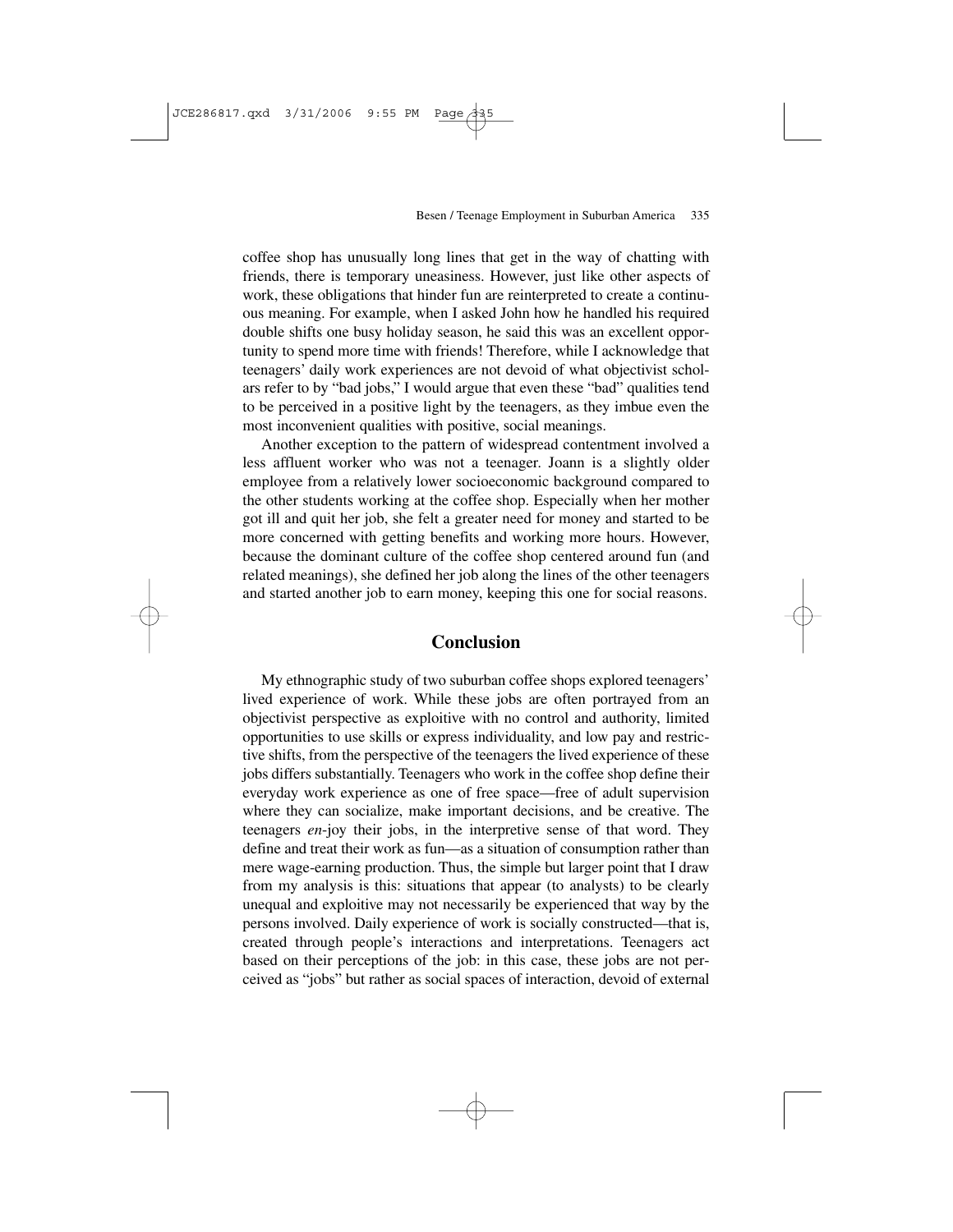adult supervision, where they feel they have discretion and control. These findings regarding the suburban teenage workers of the coffee shop provide a necessary corrective to some of the taken-for-granted objectivist perceptions of work.

As Blumer (1969, 3-4, 11-12, 68-69) argues, meaning is not inherent. Accordingly, nothing is inherently equal or unequal. Power, exploitation, inequality, and similar qualities are meanings that people must define into being if they are to exist *for* those people. Borrowing from Blumer, Harris (2001) outlines a constructionist approach to studying inequality. He argues that a fundamental premise of this approach should be that "[p]eople act on the basis of *their* perceptions of inequality, if and when it is a relevant concern to them" (Harris 2001, 457). From an objectivist perspective, the jobs I studied lack power, control, creativity, and individuality, and are monotonous and dehumanizing. In short, conventional scholars define these jobs as "no fun." However, a constructionist perspective alerts us to the fact that the very same occupations may not be interpreted or viewed as such by the teenagers. The teenagers who work at the coffee shop interpret and define their jobs as fun and social, with copious authority and freedom to express their individuality. Moreover, the coffee shop functions as an important center for social interaction and is central to the flow of information between teenagers in their centerless suburbs. In addition to pushing buttons and making coffee, the employees of these shops distribute information, however trivial it may seem to an objectivist scholar, about which party is going to be better, which products and brands are in favor, and who is going to be where, and when. In this function and others, teenagers find their work is creative and engaging. The routinized button pushing is often extraneous to what they see as their really "important" functions, just like the money they receive for doing so.

My research shows that these jobs are not inherently "bad" or "exploitative," but that the actors transform these experiences into a different reality: one of social enjoyment, power, control, and creativity. From their view, the teenage workers do not feel exploited by the employers, but ironically feel like they are using these jobs for their own purposes. They are hired to push buttons and pour coffee, but fill their time instead with social interaction. They are paid, essentially, to do something that they would aspire to regardless: serve as the center of an otherwise centerless suburb. As such, the teenagers' experience of these "bad jobs" differs considerably from the objectivist understandings of exploitive jobs.

The enjoyment of these "bad jobs" by teenagers, however, does not mean that fun is *really* what those jobs are, or that there's *really* no need to improve those jobs. I am not using the idea that "Meaning is not inherent"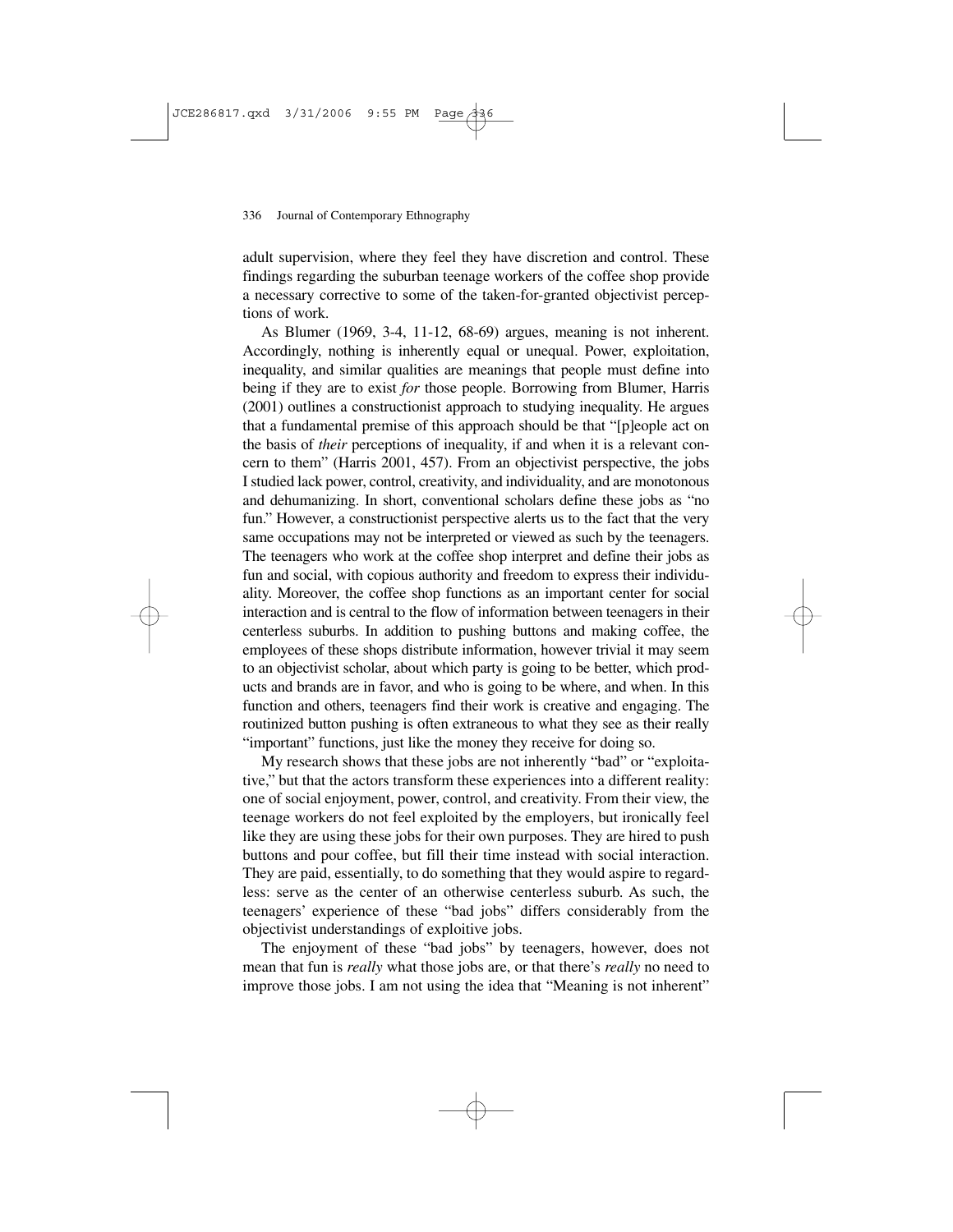to imply that "Everything is morally OK just as it is." Instead, I am using that constructionist premise to draw attention toward meaning making, toward how inequalities come (or not) to be defined, perceived, and experienced as such. I am arguing that in the study of work, too many scholars have imposed objectivist meanings, and that more attention could be given to the lived experiences of these sorts of teenage workers. Thus, constructionist research like mine does not necessarily undermine or discount the contributions of conventional research and the proposals for reform that emerge from it. However, my work does complicate the sometimes "totalizing" narratives that scholars such as Ritzer (2000) tell.

#### **Implications, Limitations, and Directions for Future Research**

It is important to acknowledge that not all employed teenagers come from backgrounds as privileged as my respondents'. The employees of the coffee shop were predominantly white and identified themselves as middle to upper-middle class. The marked absence of race and working classes from the coffee shop obviously places limits on my study. Teenage workers in the inner cities may be less likely to define their jobs as my respondents did. Moreover, the workers I studied were employed by a brand that is widely considered to be "cool." Clearly, not all service sector occupations share this trait. Hence, even in affluent suburban settings, it is likely that many teenager workers do not experience their work as my respondents did.

Representativeness and generalizability are important questions that can be raised about every ethnographic study; in the case of this project, I believe that the coffee shop portrays a useful example of the kind of jobs that teenagers take in the suburbs. It may be possible to generalize from the coffee shop to some other service sector jobs in the suburbs. If more researchers look, they may find what I have found. However, it is important to acknowledge that teenage workers in other kinds of businesses and in other areas (e.g., rural or urban) may or may not imbue their jobs with different meanings than what I found. It is an open empirical question. Unfortunately, my sense is that sociologists are not disposed to seeking out data that suggest that "workers may not experience their jobs to be as exploitive as we think they are." This is why studies such as mine can be helpful. It is necessary to round out the sociological portrayal of work by respecting and studying workers' lived experiences—even (or especially) those experiences that may be inconvenient to sociologists' accounts.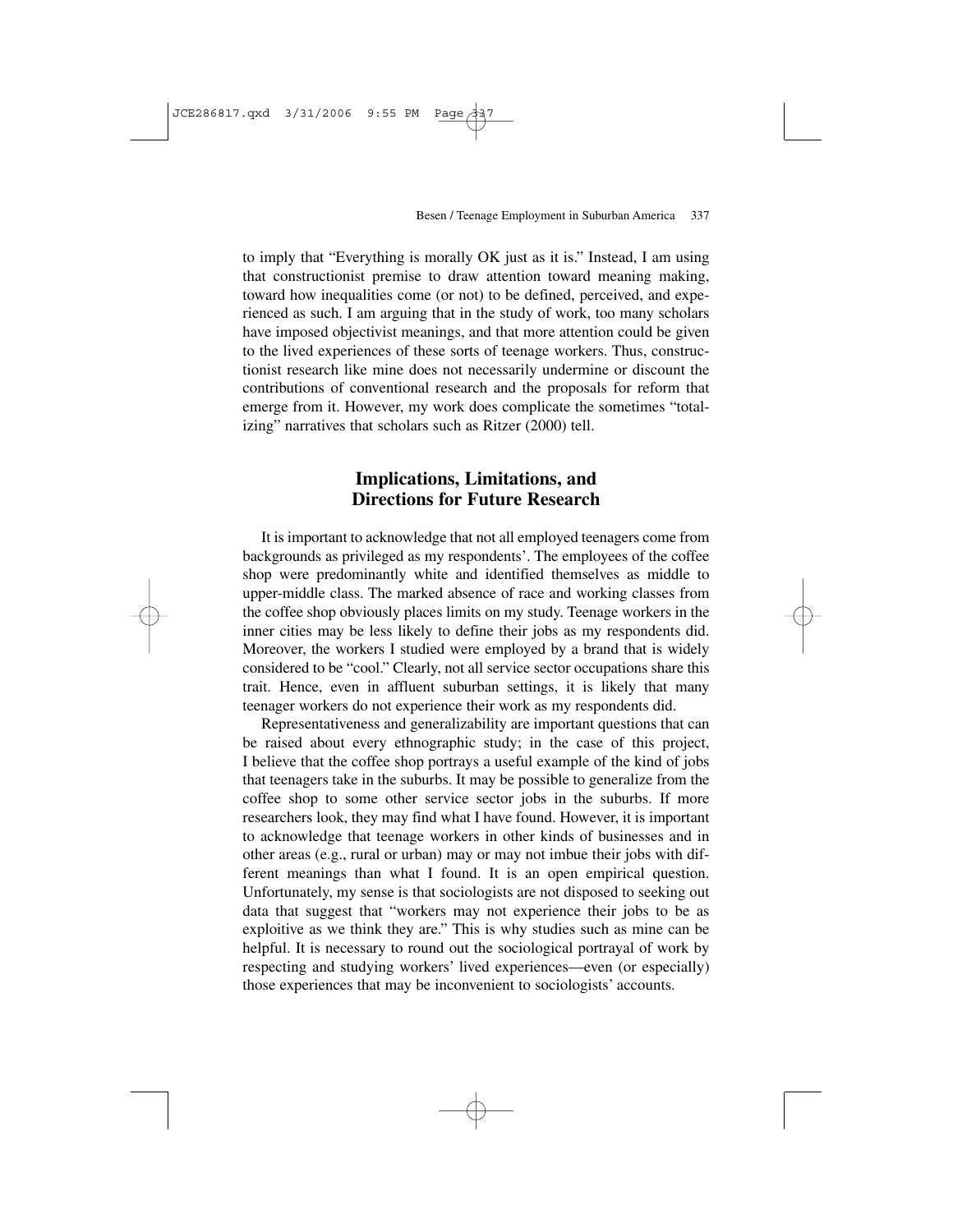On the other hand, there is a way in which my study can be used to complement and buttress conventional accounts of inequality. My findings suggest another way in which "the poor get poorer." There can be important consequences when affluent teenagers consider work a fun activity and choose to spend their after-school hours hanging out in these "bad jobs": their less affluent counterparts find it more and more difficult to find jobs.

This has important implications for the creation and reinforcement of existing inequalities, viewed from an objectivist perspective. Because "bad jobs" are enjoyed by teenagers who don't need money or benefits, employers may prefer them over their counterparts who are concerned with material benefits. Less affluent teenagers are less privileged in finding jobs, as available jobs tend to be located in the more affluent suburbs and not in the inner cities. However, even when they travel long distances, they are often turned down and replaced by their more affluent counterparts (Besen 2005; see also Newman 1999).

Thus, by understanding the work experience of these bad jobs from the perspective of the actors, we can provide a more comprehensive understanding of the perspective of the employers. By employing this particular group, they have the advantage of having a body of employees who do not mind the low pay and long shifts and who truly enjoy the atmosphere and the products of the coffee shop. Understanding the work experience, therefore, increases our understanding of the creation and reinforcement of "objective" inequalities and allows us to see the mechanisms through which employees give consent to working under such conditions (see also Burawoy 1979).

While constructionist analyses can be made to serve such conventional sociological ends, the constructionist perspective must be used carefully and not overly selectively. In the study of work, where work has been taken for granted as a set of activities performed for monetary gratifications, the constructionist perspective teaches us to be cautious of meta-narratives. When objectivist scholars characterize entire employment sectors with broad generalizations, they risk obscuring and distorting the lived experiences of the people they write about. In contrast, a constructionist perspective encourages scholars to investigate putatively unequal experiences to discover what they mean to participants themselves. In the case of my study, the inequalities that sociologists decry were not experientially relevant features of participants' lives. This critique is possibly true of many other occupations and many other social situations. Therefore, a constructionist view can benefit the understanding of work as well as many other sociological arenas that haven't yet fully been studied from the perspective of the actors.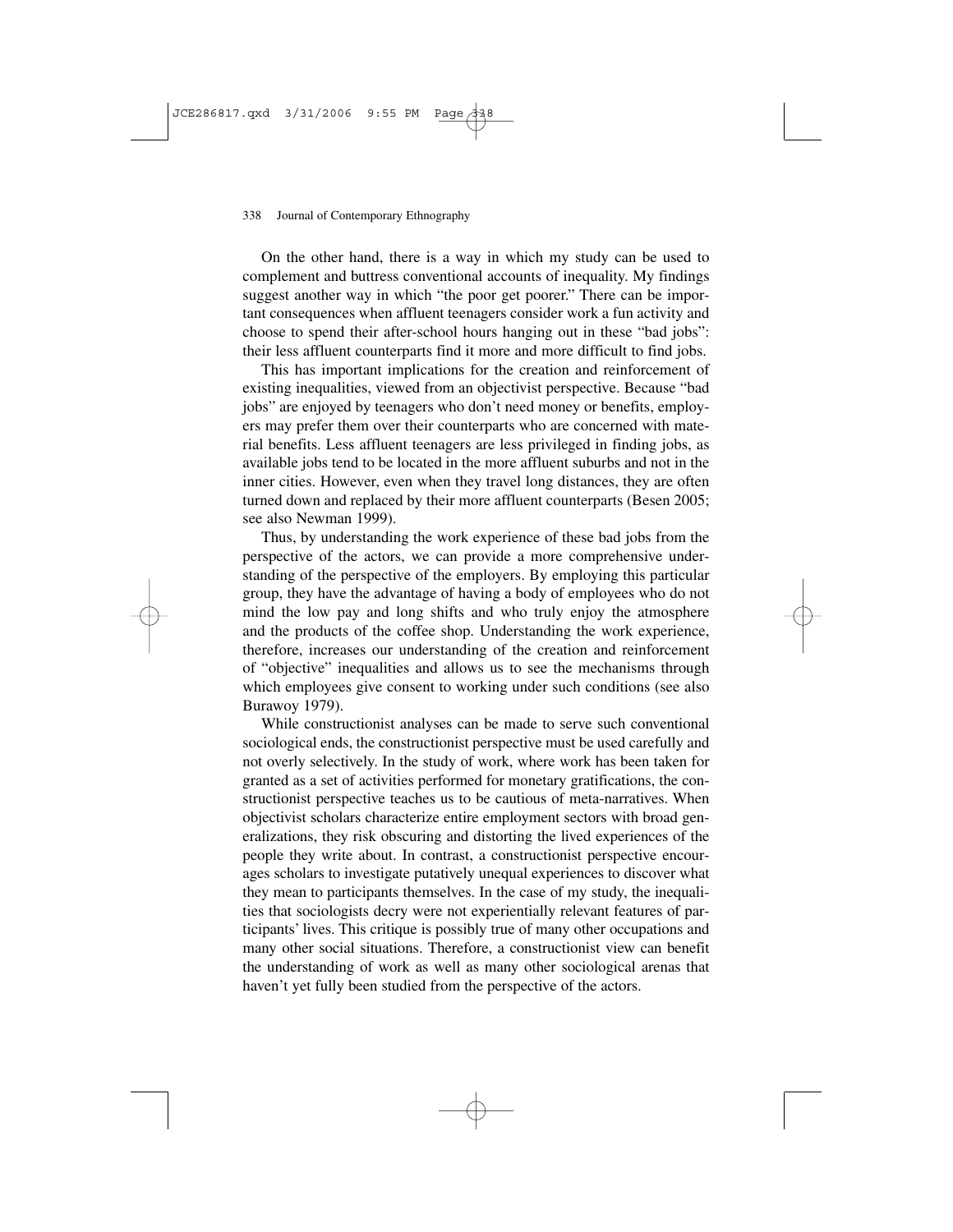#### **Notes**

1. All names are pseudonyms.

2. Although one of the suburbs houses a large state university, the suburb itself cannot be described as a college town because an overwhelming majority of the undergraduate population commutes. The other suburb, on the other hand, does not house a university, and the in-depth interviews with teenage working at both these branches show no differences in terms of their experience of work.

#### **References**

- Adorno, T. W. 1994. *The stars down to earth and other essays in irrational culture*. London: Routledge.
- Besen, Y. 2004. It's not like a job. *Contexts* 3 (4): 60-61.
- ———. 2005. Consumption of production: A study of part-time youth labor in suburban America. *Berkeley Journal of Sociology* 49:58-75.
- Bills, D. B., L. B. Helms, and M. Ozcan. 1995. The impact of student employment on teachers' attitudes and behaviors toward working students. *Youth and Society* 27 (2): 169-93.
- Blumer, H. 1969. *Symbolic interactionism*. Englewood Cliffs, NJ: Prentice Hall.
- Burawoy, M. 1979. *Manufacturing consent*. Chicago: University of Chicago Press.
- Card, D. 1992. Do minimum wages reduce employment? A case study of California, 1987-89. *Industrial and Labor Relations Review* 46 (1): 38-54.
- Card, D., and T. Lemieux. 1997. Adapting to circumstances: The evolution of work, school and living arrangements among North American teenagers. NBER Working Papers 6142. New York: National Bureau of Economic Research.
- D'Amico, R. 1984. Does employment during high school impair academic progress? *Sociology of Education* 57 (3): 152-64.
- D'Amico, R., and P. Baker. 1984. *Pathways to the future*. Columbus: Ohio State University, Center for Human Resource Research.
- Finch, M. D., M. J. Shanahan, J. T. Mortimer, and S. Ryu. 1991. Work experience and control orientation in adolescence. *American Sociological Review* 56:597-611.
- Gaines, D. 1990. *Teenage wasteland: Suburbia's dead end teenager*. New York: Harper Perennial.
- Gardecki, R., and D. Neumark. 1998. Order from chaos? The effects of early labor market experiences on adult labor market outcomes. *Industrial and Labor Relations Review* 51 (2): 299-322.
- Ginzberg, E. 1977. The job problem. *Scientific American* 237:43-51.
- Greenberger, E., and L. Steinberg. 1986. *When teenagers work: The psychological and social costs of adolescent employment*. New York: Basic Books.
- Gubrium, J. F., and J. A. Holstein. 1997. *The new language of qualitative method*. New York: Oxford University Press.
- Gustman, A. L., and T. L. Steinmeier. 1988. A model for analyzing youth labor market practices. *Journal of Labor Economics* 6 (3): 376-96.
- Harris, S. R. 2000. The social construction of equality in everyday life. *Human Studies* 23: 371-93.
	- ———. 2001. What can interactionism contribute to the study of inequality? The case of marriage and beyond. *Symbolic Interaction* 24:455-80.